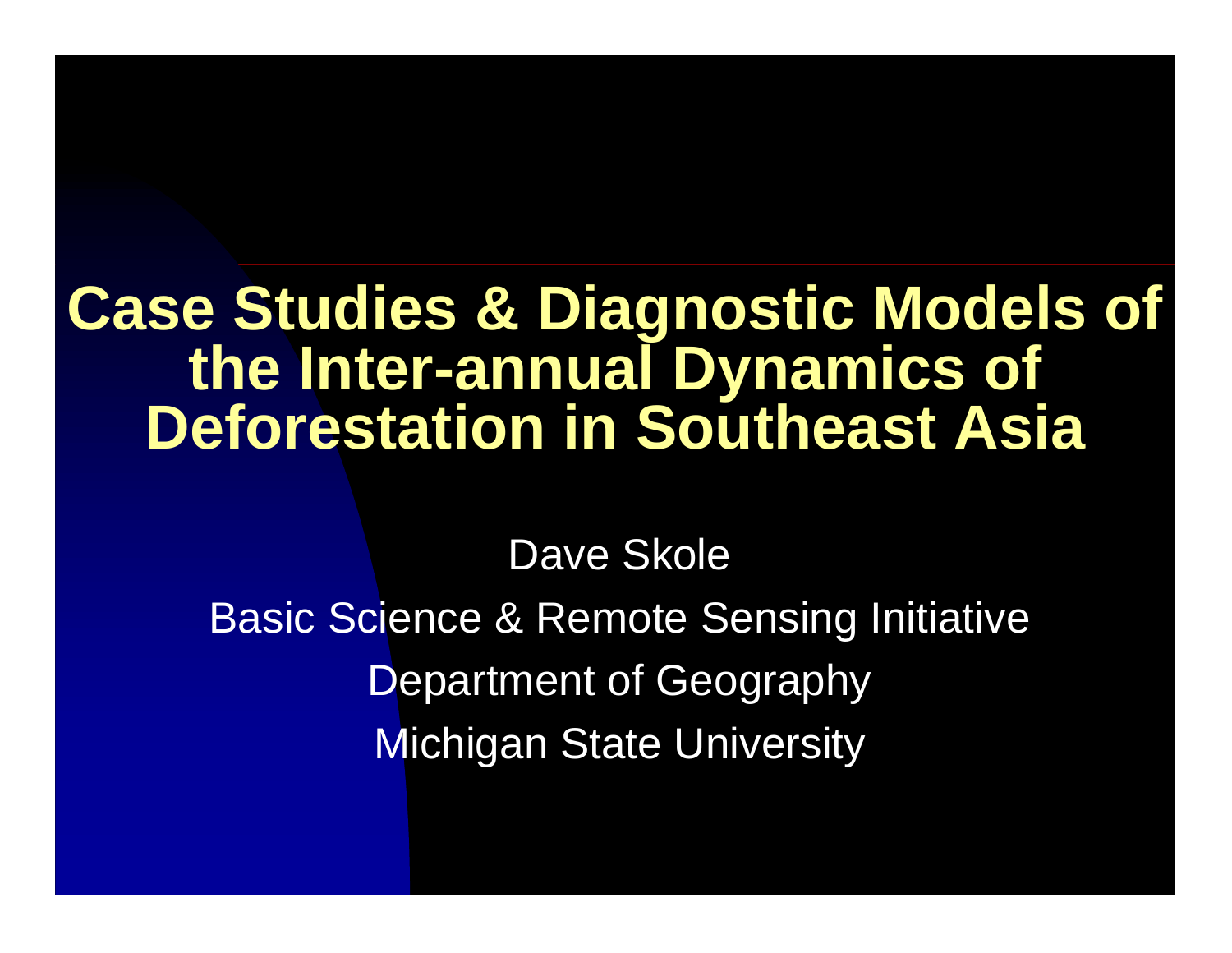# **LC LUC Dynamics and Secondary Growth**

- Global Carbon Budget: Tropics (Ciais *et al. 1995)* ◆ Northern Tropics - source ◆ Southern Tropics - small sink Explanations:
	- ◆ Increase in Tropical NEP offsets deforestation source
	- ◆ Reduced rate of deforestation w/increased secondary growth of previously cleared land
- Inconsistent with inter-decadal deforestation data derived from satellite imagery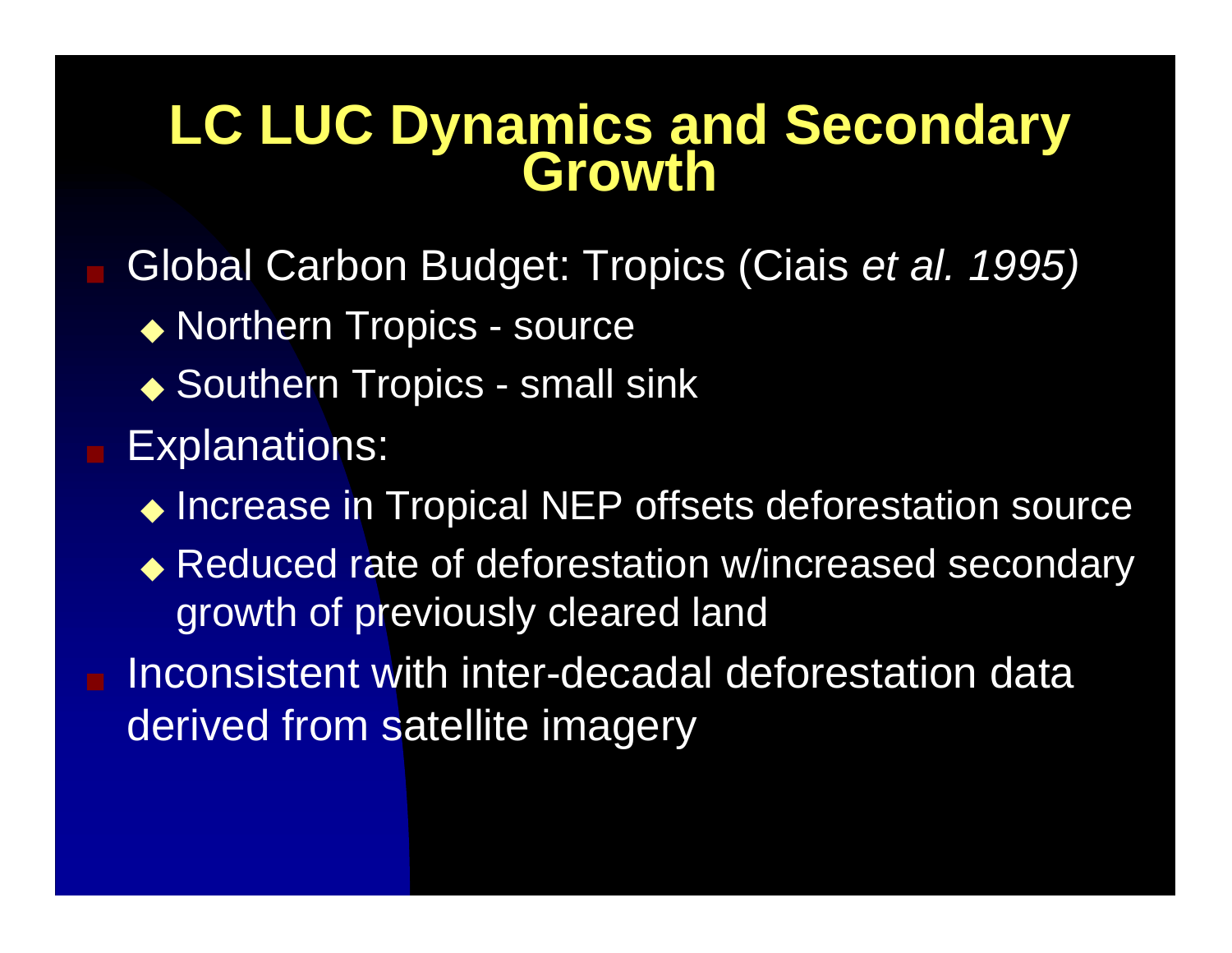# **LC LUC Dynamics and Sec. Growth, Cont.**

Significant Inter-annual Differences in Rates of Deforestation asynchrony in relative contribution of the net flux from clearing and re-growth

◆ Inter-annual departures in rates of deforestation from decadal mean

◆ Significant abandonment of land to secondary growth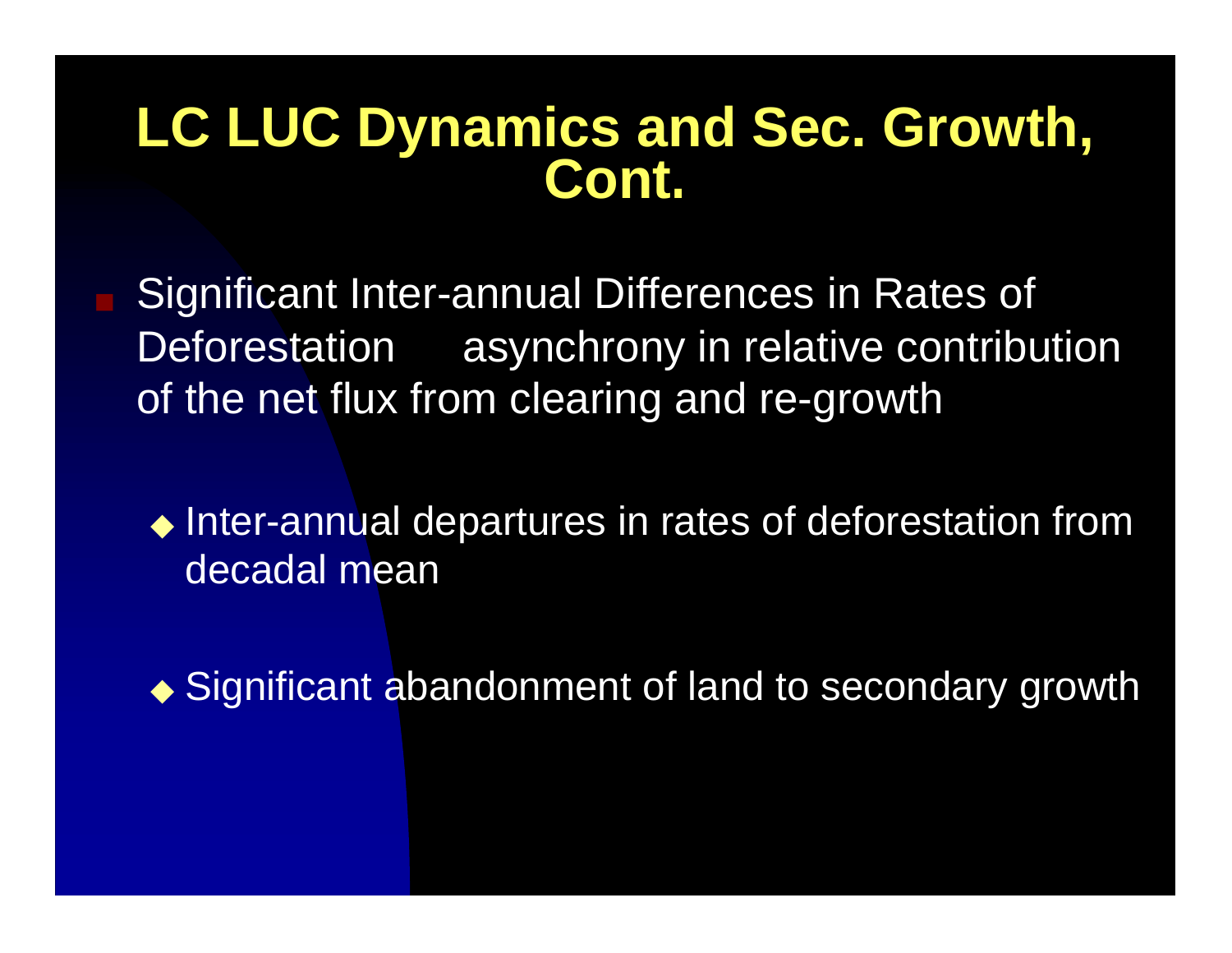# **Biophysical & Socio-economic Factors Contributing to LC LUC Dynamics**

**Dynamic Processes** 

◆ clearing abandonment re-clearing

**Active Land Management** 

**Population Displacement** 

Land Use Strategies ⇔ Ecological Conditions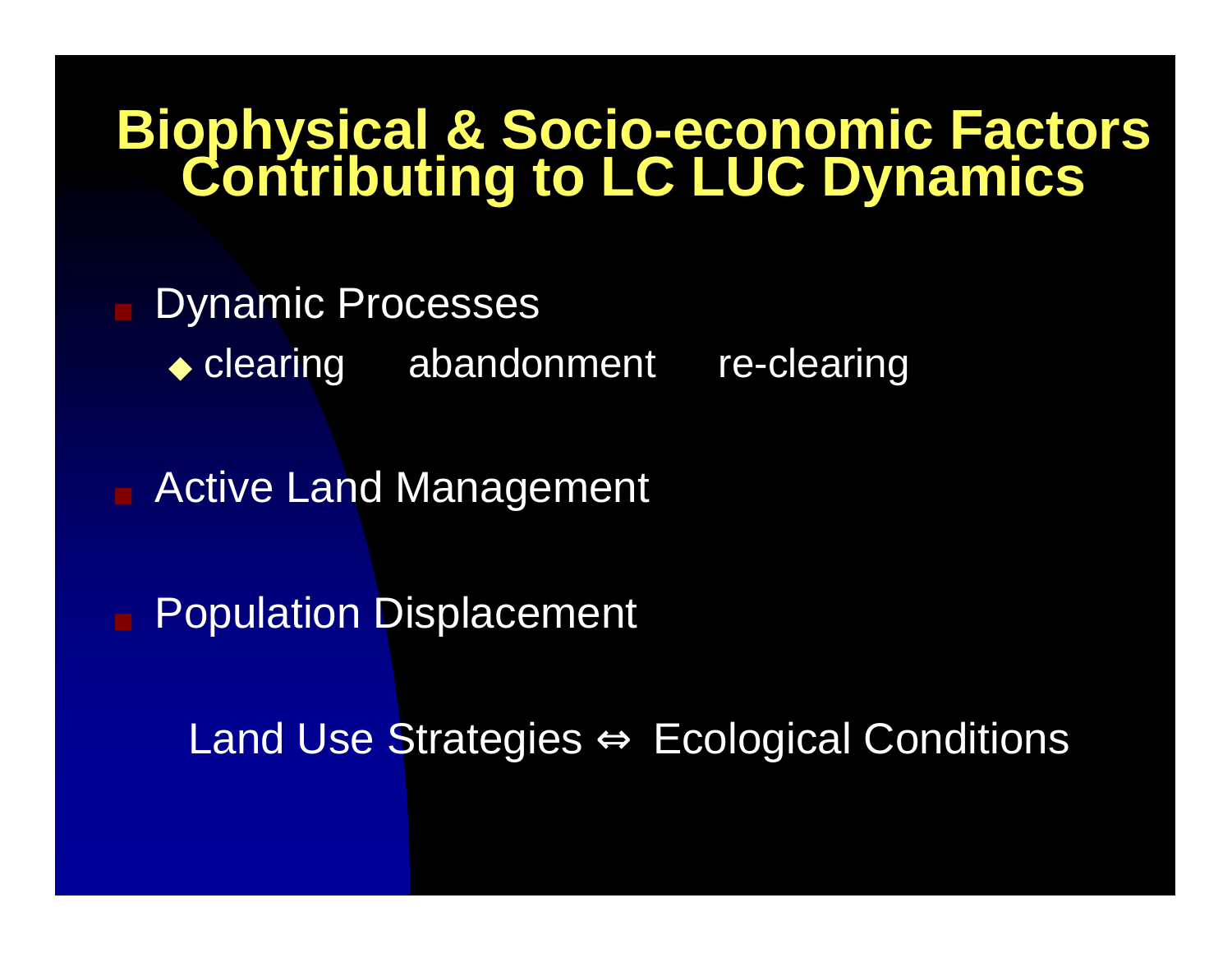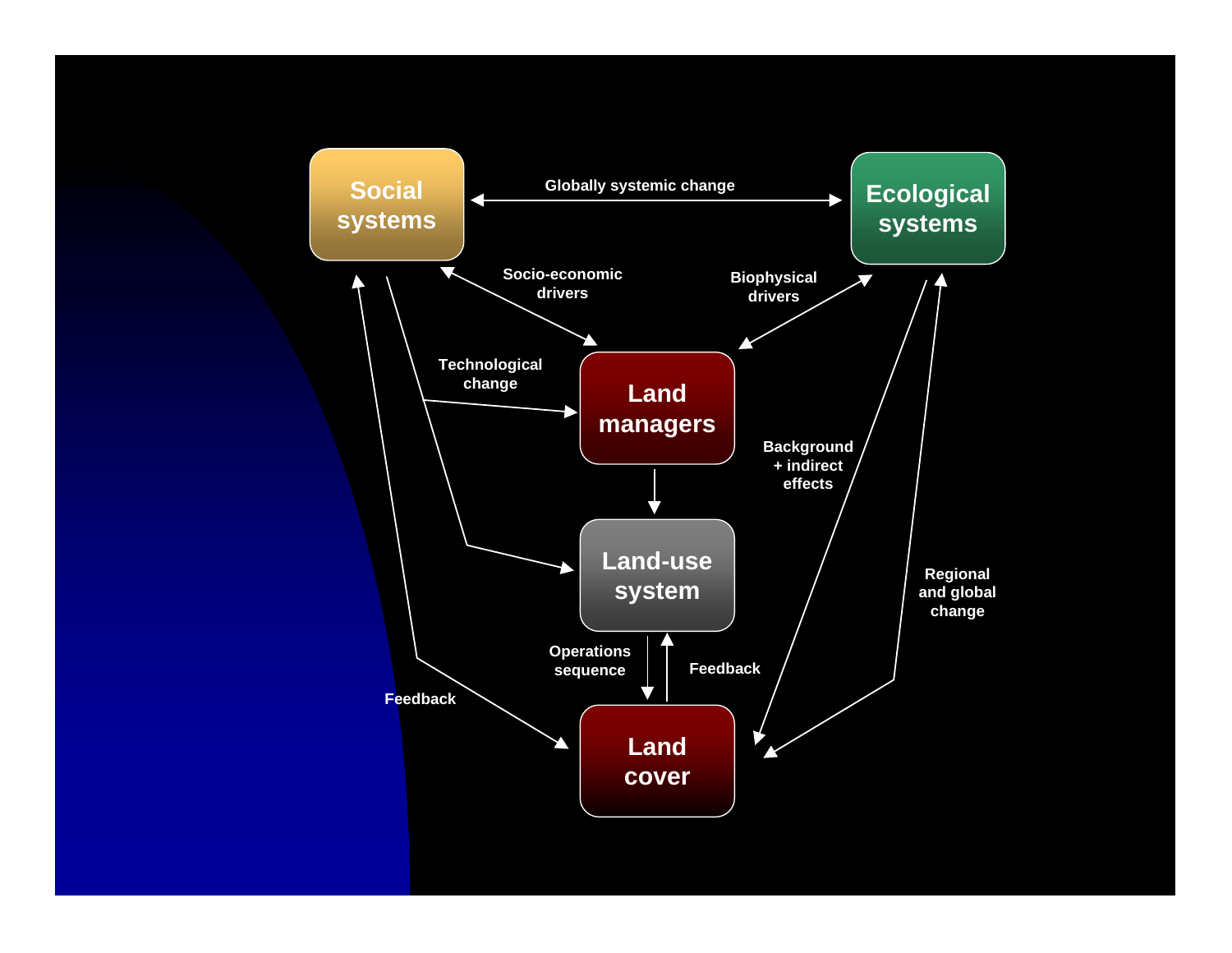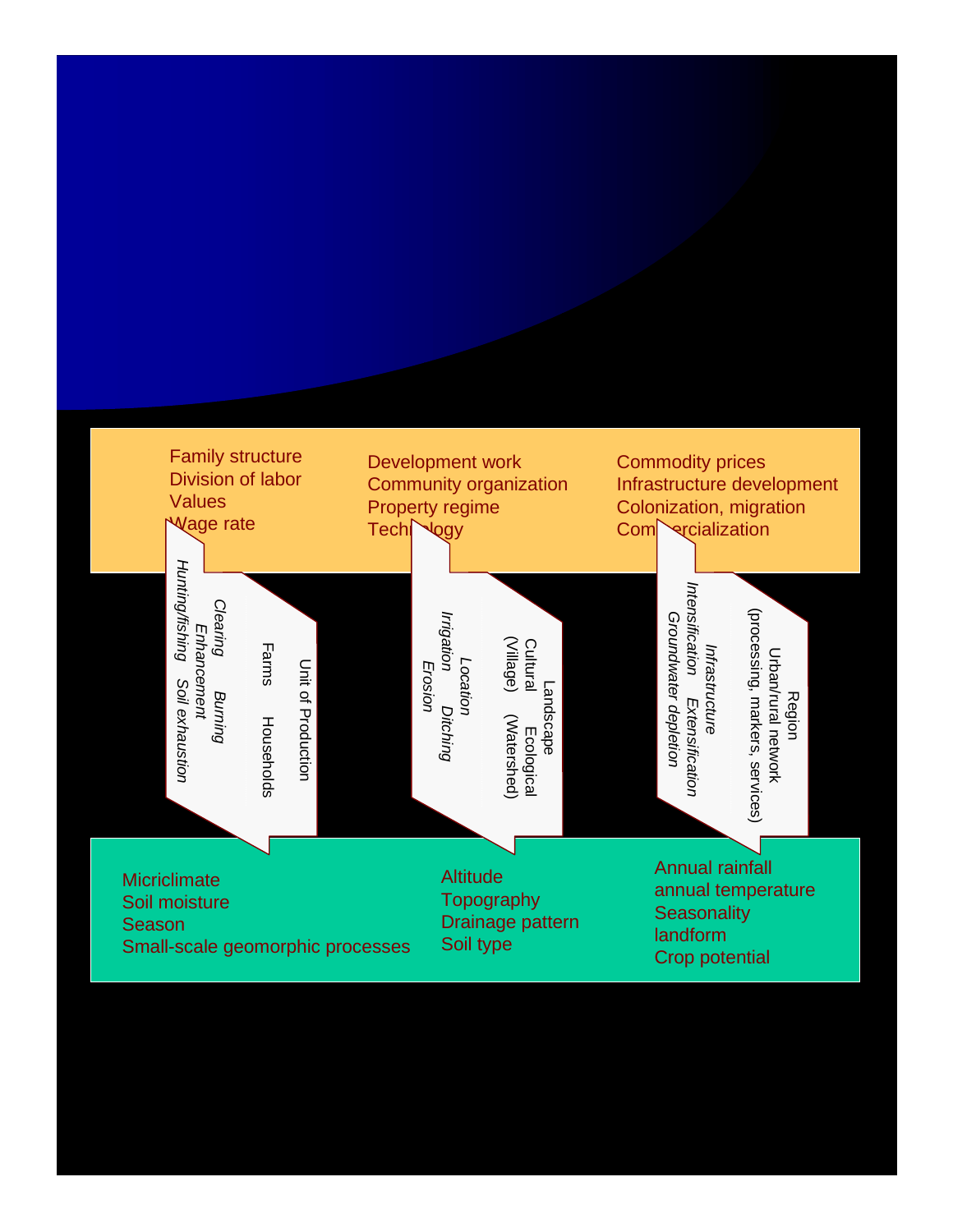## **Research Questions**

Are the inter-annual dynamics and rates of deforestation and abandonment to secondary forest significantly different than the decadal mean in Southeast Asia…

...and can this account for a dampening of the biogenic source of carbon apparent in annual observations of atmospheric carbon dioxide and oxygen?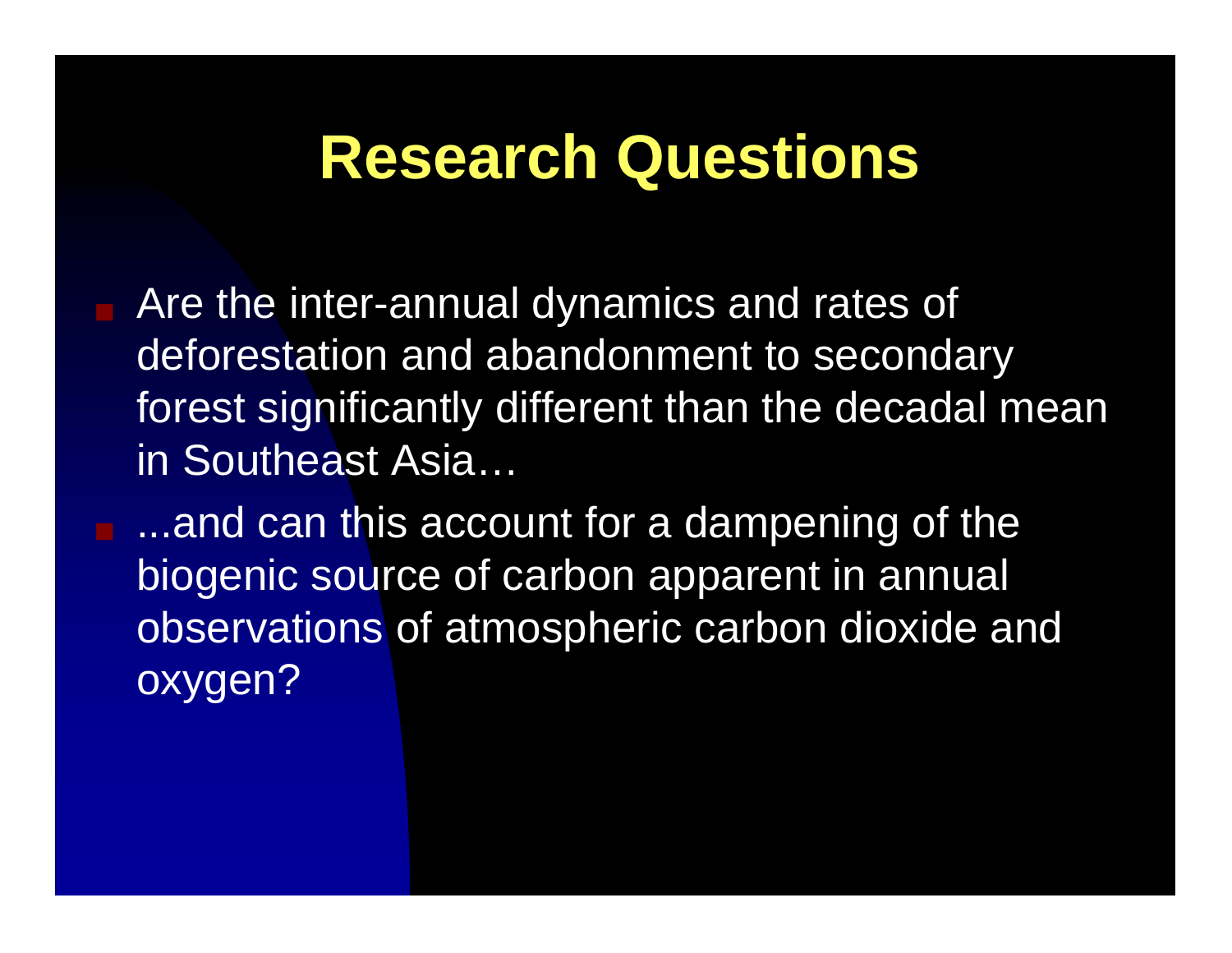## **Research Questions, cont...**

Through the integration of socio-economic and satellite data and the development of dynamic deforestation models, can we improve our understanding of the dynamics of deforestation in the tropics…

**E.** ... and the various controls on rates of deforestation and re-growth and land use transition sequences?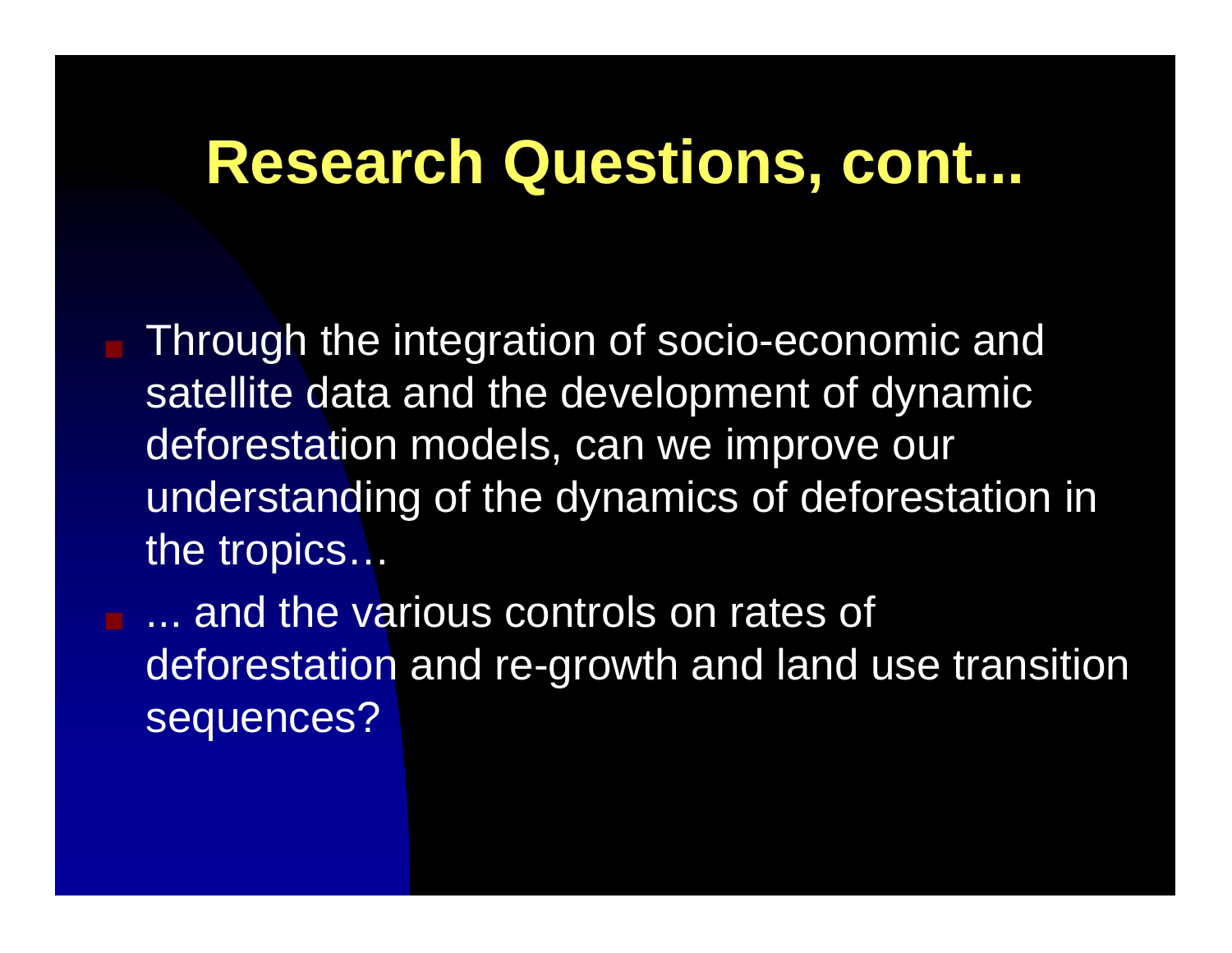## **Research Activities**

- 1. Develop case studies to determine deforestation dynamics: is secondary growth important and does land use change dynamically on an annual basis; what are the land use transition probabilities?
	- 2. Determine if the annual rates of deforestation have been significantly different from the decadal mean rate over large areas and the region as a whole
	- 3. Develop diagnostic models of the deforestation process to better understand and quantify the different controls on rates of deforestation and abandonment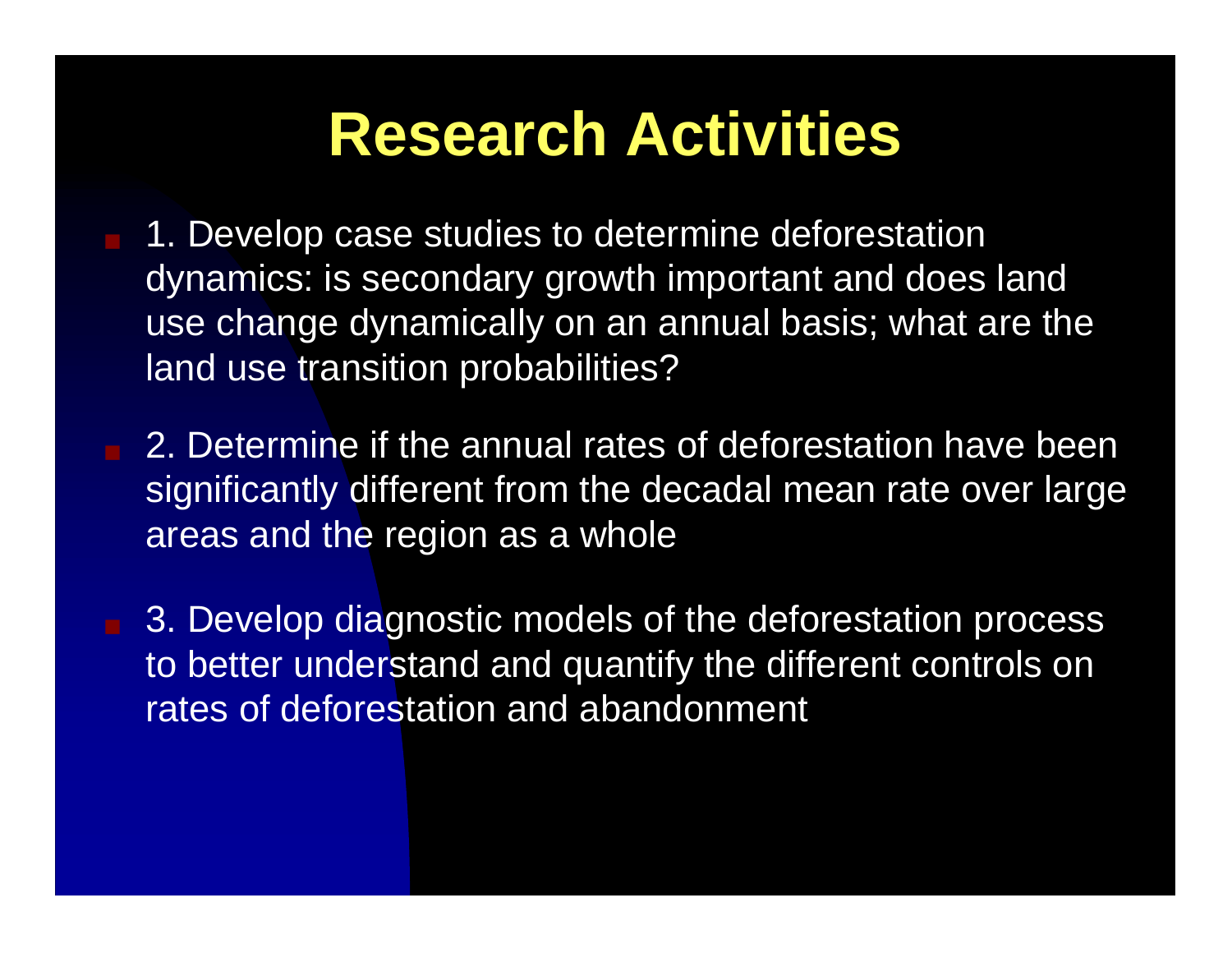## **Southeast Asia Science Network**

### **Thailand**

- **National Resource Council of Thailand**
- ◆ Land Development Department
- **Royal Forestry Department of Thailand**
- ◆ Kesetsart University
- **Mahidol University**
- **Chiang Mai University**

### **Malaysia**

- ◆ University Kebangsaan Malaysia
- **Department of Agriculture Malaysia**
- **Forestry Department Malaysia**
- **Malaysian Center for Remote Sensing (MACRES)**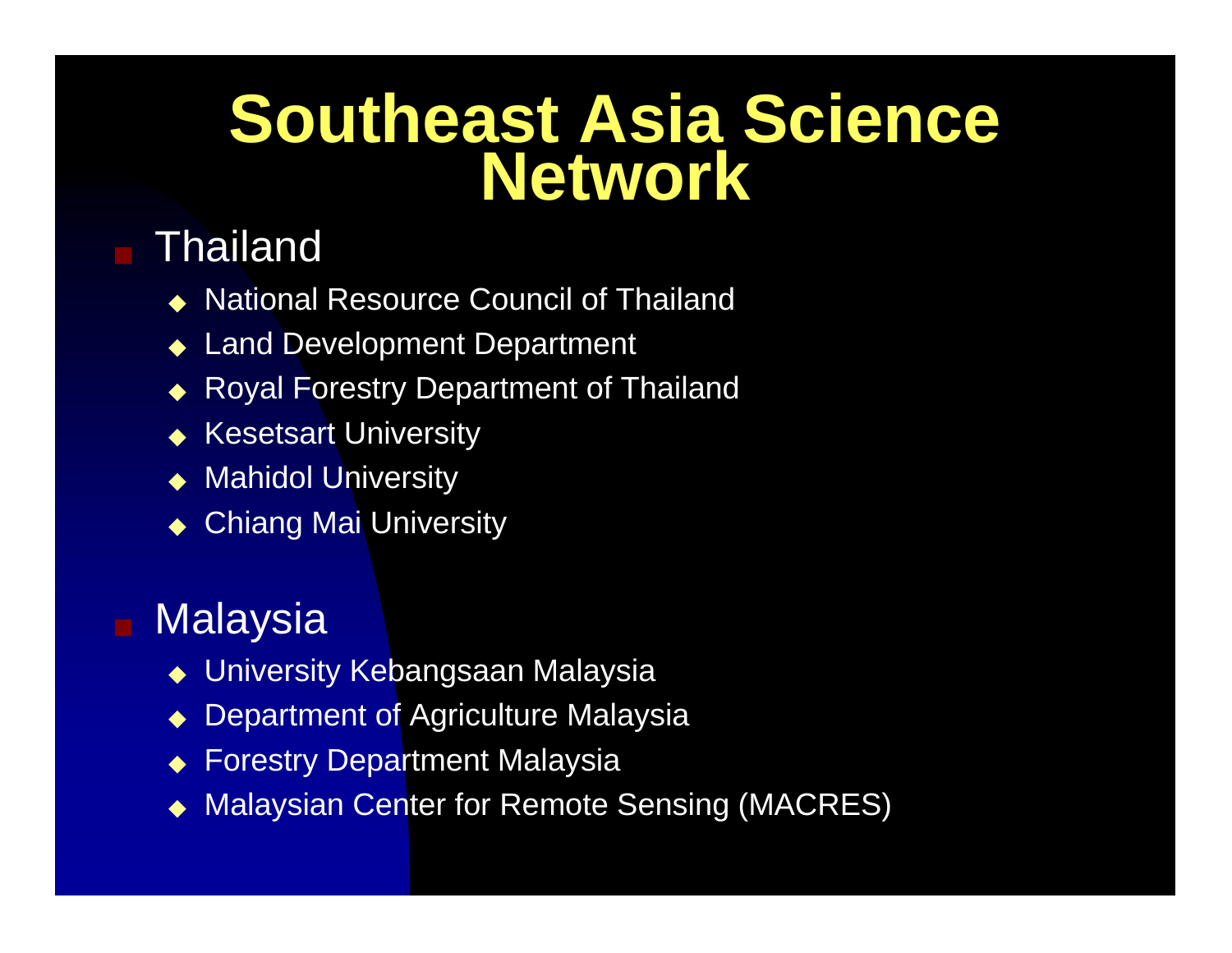### **Philippines**

- ◆ National Mapping and Resource Information Authority (NAMRIA)
- ◆ National Research Council of the Philippines
- ◆ National Economic Development Authority (NEDA)
- ◆ Philippine Atmospheric, Geophysical and Astronomical Services Administration (PAGASA)

### **Indonesia**

- ◆ Agency for Assessment and Application of Technology (BPPT)
- ◆ National Institute of Aeronautics and Space (LAPAN)
- ◆ National Coordinating Agency for Surveys and Mapping (BAKOSURTANAL)
- ◆ Center for Development Studies, Bogor Agricultural University (BSP-IBP)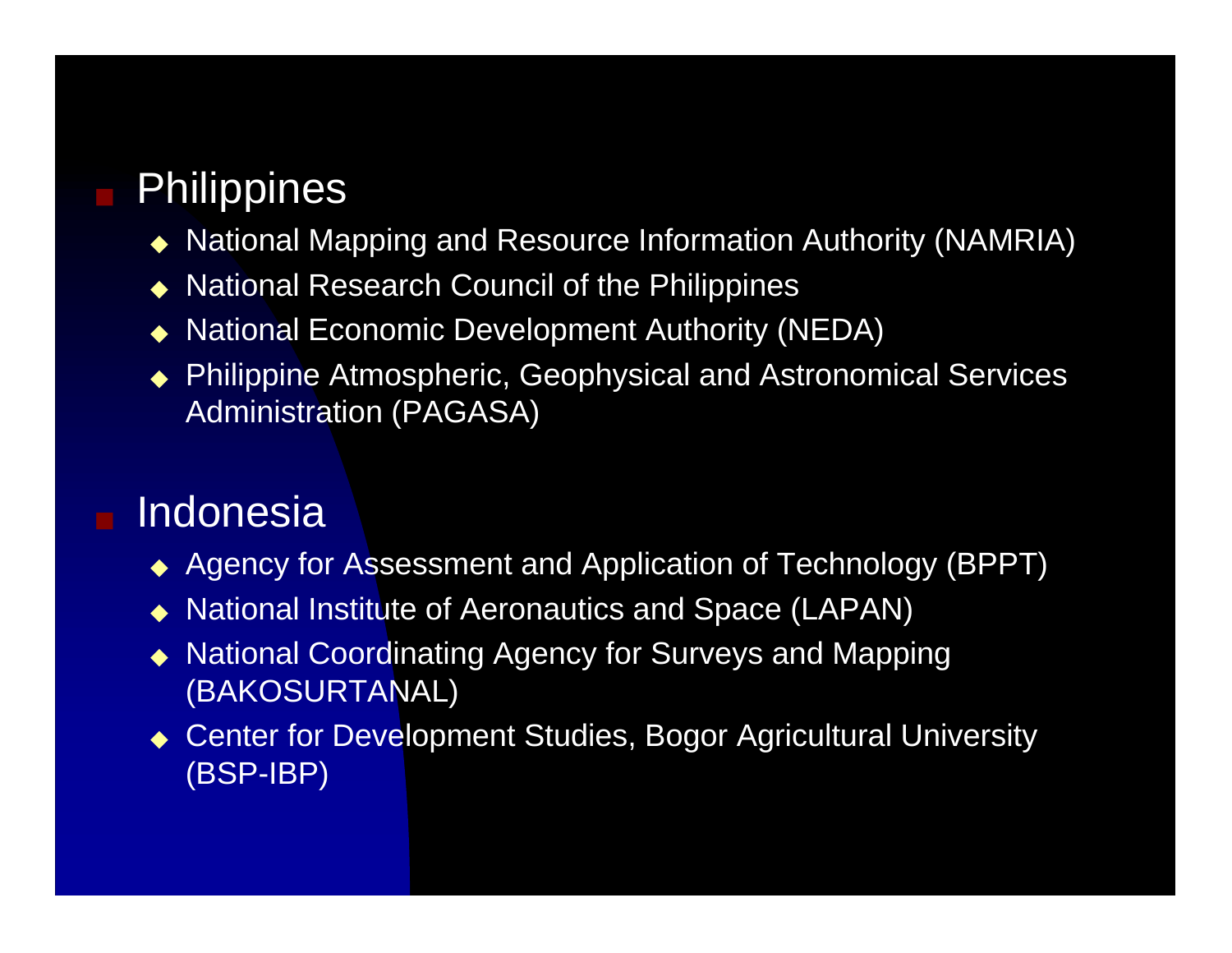### **NASA LCLUC Southeast Asia Science** ■ **USA** USA **Team**

Dr. David L. Skole, Director, Basic Science and Remote Sensing Initiative, Dept. of Geography, Michigan State University (Principal Investigator) Dr. Maureen Cropper, UMD and The World Bank Mr. Walter Chometowski, BSRSI, Dept. of Geography, Michigan State University Mr. Jay Samek, BSRSI, Dept. of Geography, Michigan State **University** Mr. William Salas, University of New Hampshire

#### ■ **Indonesia**

Dr. Ir. Indroyono Soesilo, BPPT Dr. Ir. Mahdi Kartasasmita, LAPAN Dr. Iwan Gunumwan, BPPT Mr. Asep Karsidi, BPPT Ir. Muchamad Muchlis JI.**,** LAPAN Dr. Arco Nurlambang, University of Indonesia Mr. Hartanto Sanjaya, BPPT Mr. Andi Rahmadi, BPPT Dr. Siti Adiprigandari Adiwoso Suprato, University of Indonesia

#### ■ **Philippines**

Dr. Flaviana D. Hilario, PAGASA Dr. Virgilio S. Santos, NAMRIA Ms. Alma Arquero, NAMRIA Mr. Romeo Tejada, NAMRIA, Mr. Bobby Crisostomo, NAMRIA Mr. Leo Belgria, NAMRIA Mr. Rodel Lasco, NAMRIA Ms. Melo Jane Roa, NAMRIA Mr. Victor Bato, NAMRIA Ms. Solita Castro, NAMRIA Mrs. Ernestine Gayban, NAMRIA Ms. Elma Rayes, NAMRIA Mr. Sunday Langad, NAMRIA Mr. Jojo Bernardo, NEDA Ms. Cresencia Cadiente, NAMRIA Ms. Evangeline Saracanlao, NAMRIA

#### ■ **China -Taipei**

Dr. Chin-Hong Sun, National Taiwan University Dr. David Chang, National Taiwan University

Dr. Othman Bin A. Karim, Dept. of Civil & Structural Engineering Faculty of Engineering, Universiti Kebangsaan Malaysia

- Dr. Abdul Rahim Md. Nor, Dept. of Geography, Universiti Kebangsaan Malaysia
- Dr. Abd. Rahim Md. Nor, Dept. of Geography, Universiti Kebangsaan Malaysia
- Dr. Asmah Ahmad, Dept. of Geography, Universiti Kebangsaan Malaysia
- Dr. Rahimah Adb. Aziz, Dept of Anthopology and Sociology, Universiti Kebangsaan Malaysia
- Dr. Maimon Abdullah, Dept. of Zoology, Universiti Kebangsaan Malaysia Dr. Zuriata Zakaria, Dept. of Chemestry, Universiti Kebangsaan Malaysia Dr. Juhari Mat Akhir, Dept. of Geology, University of Kebangsaan Malaysia Dr. Mahamud Ismail, Dept. of Civil Engineering, Universiti Kebangsan Malaysia Mr. Mokhtar Jaafar, Dept. of Geography, Universiti Kebangsaan Malaysia Mr. Hlmi Kadir, Dept. of Geography, Universiti Kebangsaan Malaysia Mr. Lam Kuok, Dept. of Geography, Universiti Kebangsaan Malaysia Mr. Alias Sood, Malasia Forestry Department Mr. Laili Nordin, MACRES

#### ■ **Thailand**

- Dr. Yothin Sawangdee, Institute for Population and Social Research Mahidol University at Salaya Dr. Charlie Navanugraha, Faculty of Environment and Resource Studies Mahidol University
- Dr. Suwit Ongsomwang, Forest Research Office Royal Forest Department
- Dr. Chumpol Wantanasarn, Director, Land Use Planing Division Department of Land Development
- Mr. Kamron Saifuk, Department of Land Development Landuse Planning Division
- Ms. Dararat Disbunchong , Remote Sensing Division National Research Council of Thailand
- Dr. Pong-In Rakariyatham, Faculty of Social Sciences Chiang Mai University
- Prof. Kasem Chunkao, Faculty of Forestry, Kasetsart University Dr. Wasant Pongsapich, The Environmental Research Institute, Chulalongkorn University
- Mr. Chetphong Butthep, National Research Council of Thailand
- Dr. Jariya Boonjawat, SEA START RC, The Environmental Research Institute, Chulalongkorn University

#### ■ **Vietnam**

Dr. Hoang Minh Hien, Hydro-Meteorological Service of Vietnam Ms. Tran Thi Bang Tam, Hanoi Agricultural University

Dr. Sharifah Mastura Syed Abdullah, Dept. of Geography,Universiti Kebangsaan Malaysia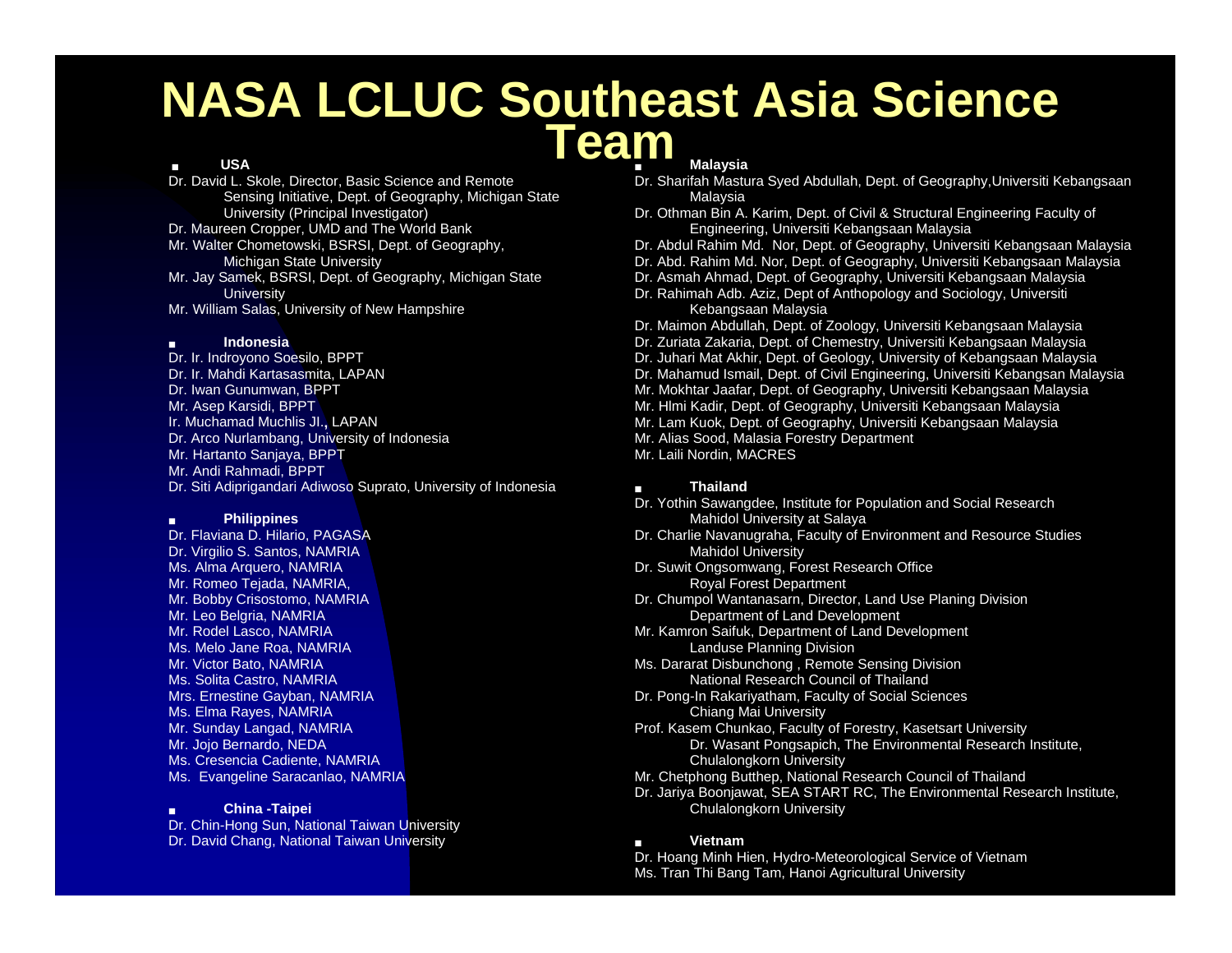### **Southeast Asia Case Studies Building on Phase 1 under IGBP LUCC SARCS**

Multi-date Analysis of Landsat Imagery at 4 study sites

◆ Land Cover / Land Use Change Detection

### Sites:

- ◆ Thailand: Mae Chaem Watershed, Chiang Mai
- ◆ Malaysia: Klang Langat Watershed, Selangor
- ◆ Philippines: Magat Watershed, Nueva Viscaya, Luzon
- ◆ Indonesia: Upper Citarum Watershed, Java
- Quantitative analysis of socio-economic factors and LC LUC analysis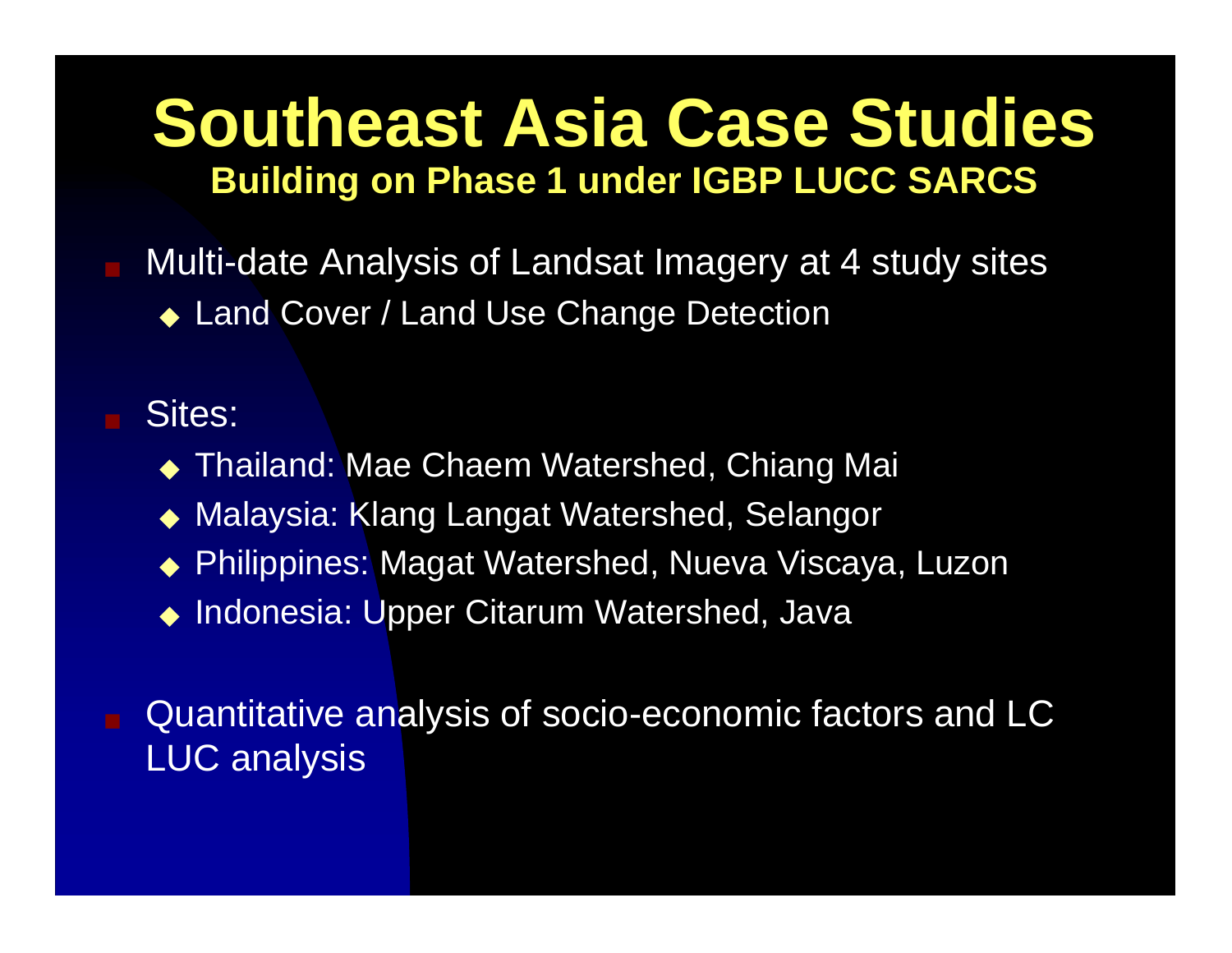### Phase 1 Southeast Asia Sites

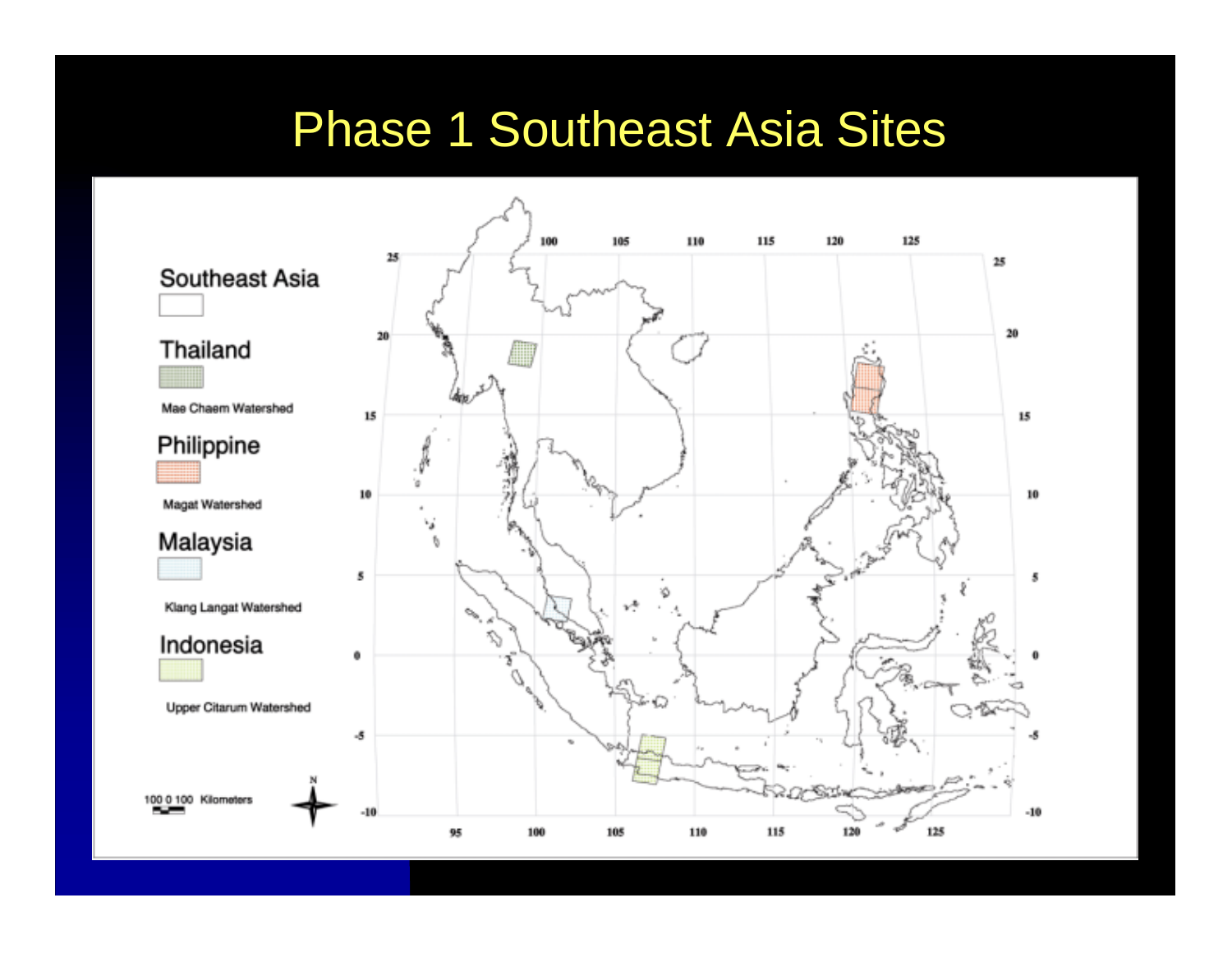### Land Use and Land Cover Change, sample watersheds in Southeast Asia, SARCS Case Studies: 1974-1996.

| <b>Land Use / Land</b> | <b>Indonesia</b>     |          | <b>Malaysia</b> |          | <b>Philippines</b> |         | <b>Thailand</b>                      |          |
|------------------------|----------------------|----------|-----------------|----------|--------------------|---------|--------------------------------------|----------|
| <b>Cover</b>           | (ha)                 | $(\%)$   | (ha)            | (%)      | (ha)               | $(\%)$  | (ha)                                 | $(\%)$   |
| <b>Forest</b>          | $-20,994$            | $-21.2$  | $-37,610$       | $-21.8$  | $-25,453$          | $-35.5$ | $-56,894$                            | $-10.1$  |
| Agriculture            | $-41,036$            | $-44.0$  | $+14,880$       | $+7.7$   | $-31,694$          | $-62.3$ | $+12,397$                            | $+35.6$  |
| Urban/Settlement       | $+51,068$            | $+148.6$ | $+34,664$       | $+161.0$ | $\ast$             | $\ast$  | $+3,400$                             | $+593.2$ |
| <b>Grassland</b>       | $+8,452$             | $+87.2$  | $-4,509$        | $-56.7$  | $-21,213$          | $-17.9$ | $+1,083$                             | $+3.4$   |
| Bare/openland          | $+10,789$            | $+242.0$ | $-7,175$        | $-78.8$  | $\ast$             | $\ast$  | $+214$                               | $+151.6$ |
| <b>Water Body</b>      | $+3,532$             | $+994.9$ | $+52$           | $+0.5$   | $\star$            | $\ast$  | $+37,800$                            | $+110.4$ |
| Sample Watershed       | <b>Upper Citarum</b> |          | Klang Langat    |          | Magat              |         | Mae Chaem, Mae Khan<br>and Mae Klang |          |
| Watershed Area, (ha)   | 259,505              |          | 415,409         |          | 240,868            |         | 669,242                              |          |
| Time Covered, (yr.)    | 1984 - 1996          |          | 1974 -1990      |          | 1983 -1993         |         | 1985 - 1995                          |          |

\* Remotely-sensed data did not clearly capture these types of land use and land cover.

-, + Denotes decrease or increase in land use and land cover, respectively.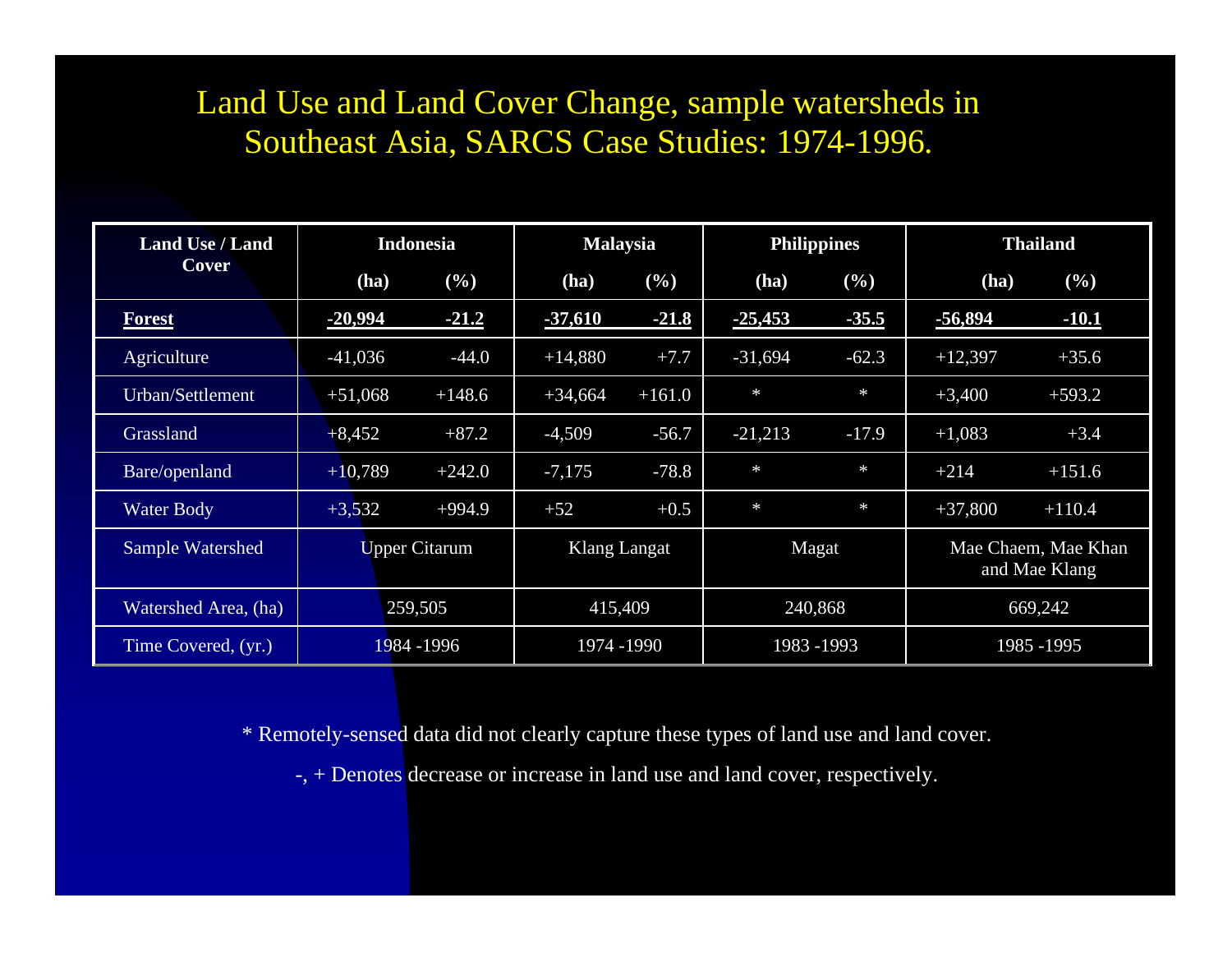## **Moving to Phase 2**

- Year 1 of NASA LCLUC project is focused on expanding the initial Phase 1 effort: *emphasis on forests and initially Thailand*
- Collaboration between LUCC and START to develop the project with comparable results to other regions,
- Utilizes the IGBP-IHDP framework for linking physical and social science.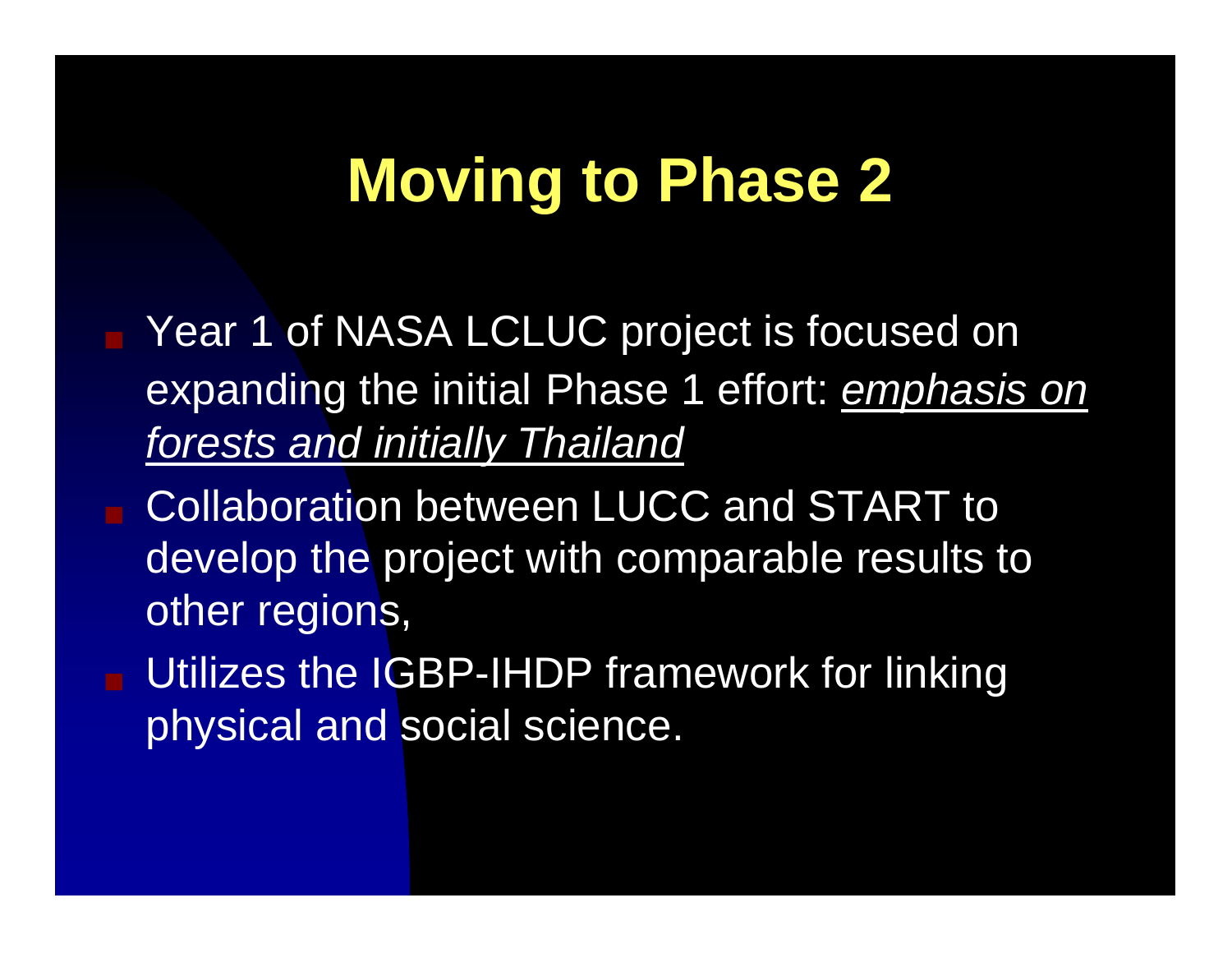## **Phase 2, continued**

- Initial emphasis on LUCC Focus 2, *Direct Observations and Empirical Models*.
- Emphasis now shifting toward integration of LUCC Focus 1, *Land Use Dynamics*, which incorporates socioeconomic data.
- The project takes an interdisciplinary look at the driving forces of land use and cover change in the region.
- To do this, the project has developed a common protocol for methods and datasets, aimed at providing a framework for intercomparison.
- Although isolated studies have been done in specific locales, there are virtually none which provide a region-wide perspective built from case studies with common protocols.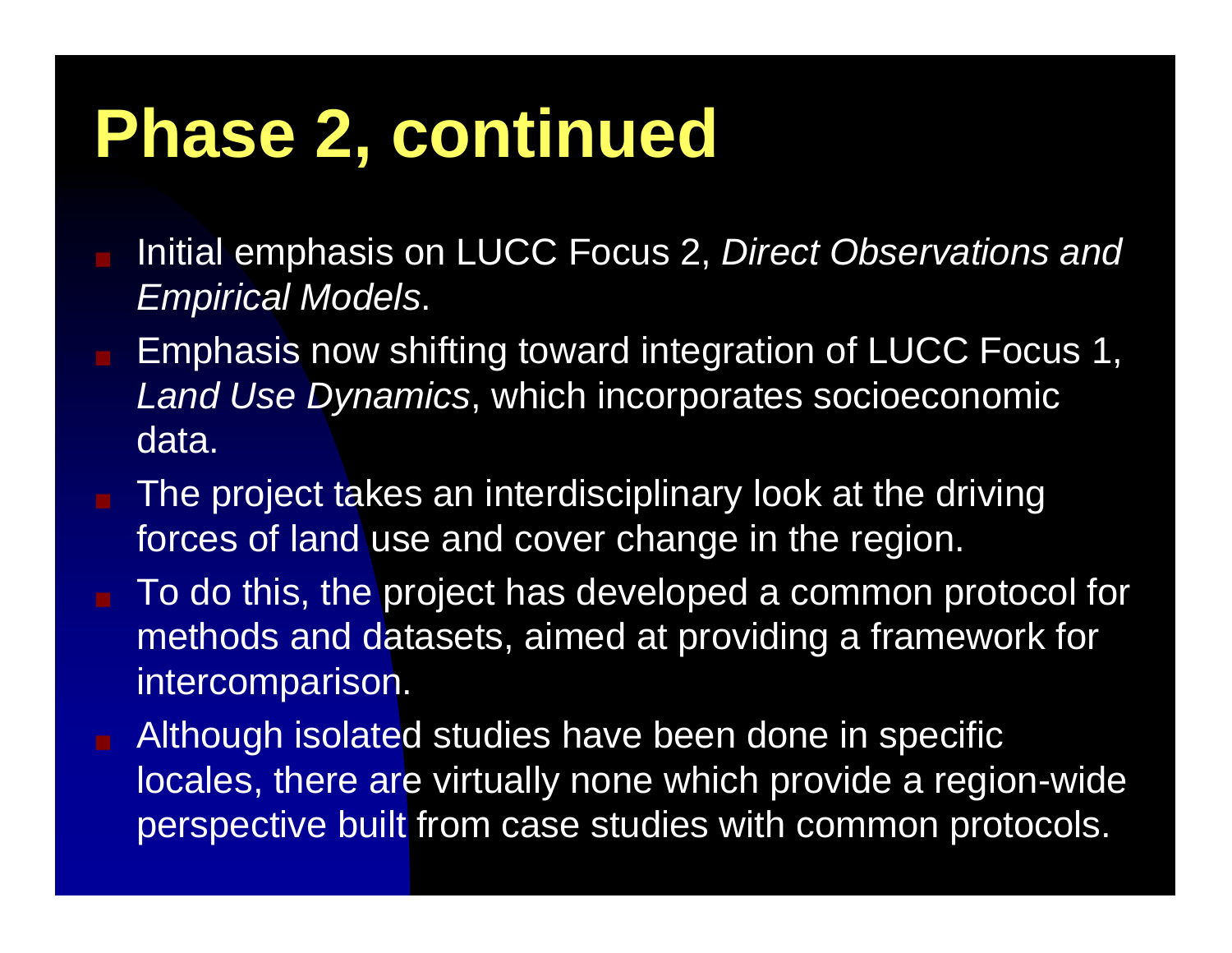## **Phase 2, continued**

- The project has also aimed at developing a network of practicing scientists in the region.
- This network has been centered on the case studies countries, *with additional participation* from other countries even though they are not currently hosting a case study (e.g. Vietnam).
- This network could and should be expanded over the course of the next phase.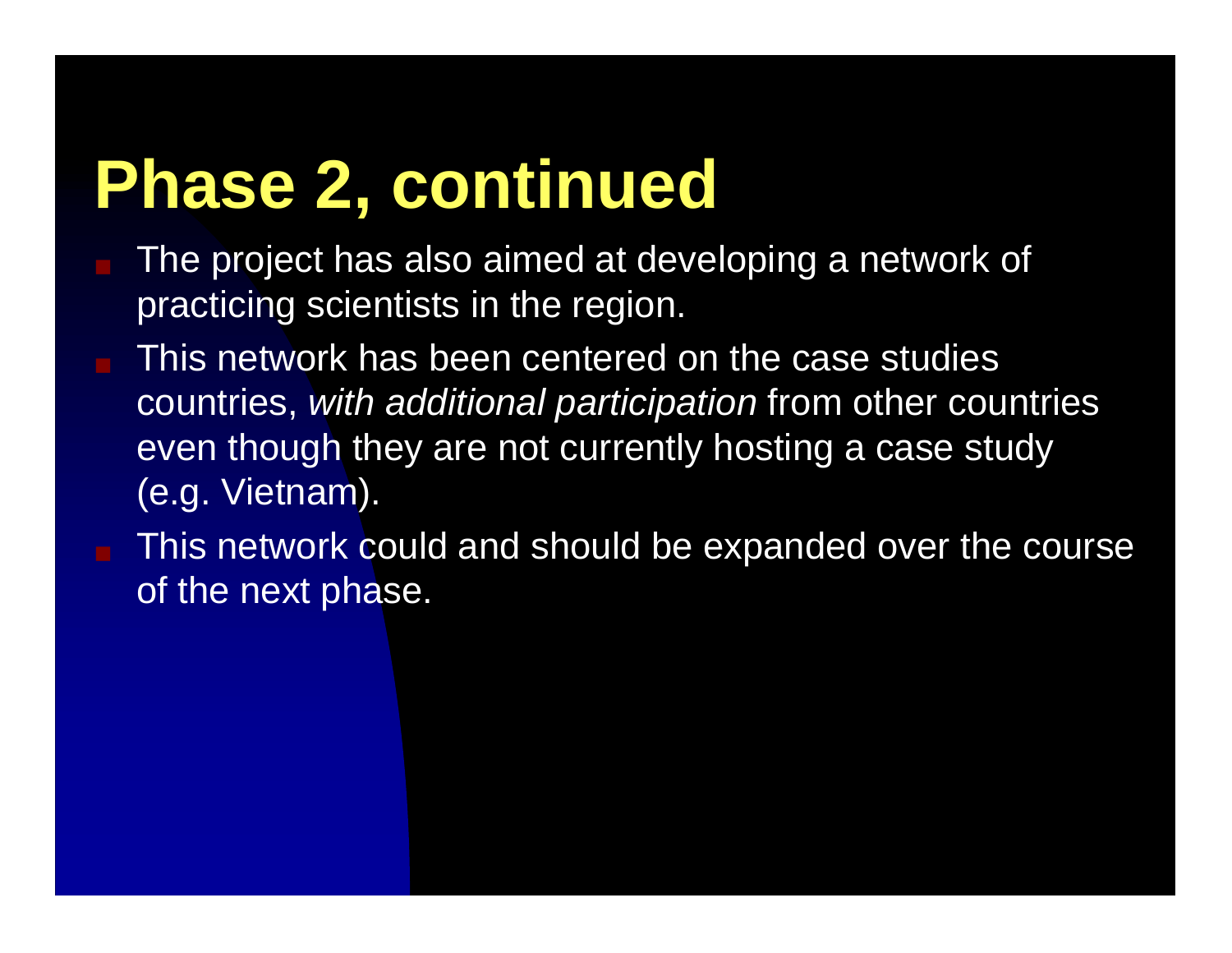## **Phase 2, continued**





•**Case Studies: LUCC Focus 2** •**Common methods, Site selection** •**Team network** •**Field and data analysis** •**2-date change probability model** •**initial socio-economic analysis** •**Results in Synthesis Workshop**

•**LUCC Focus 1 - 2 links** •**Socio-economic methods** •**Expand the network** •**Focus on Forests** •**Development of models** •**Multi-date analysis** •**Data set organization** •**Regional analysis** •**Links to GHG & IGAC**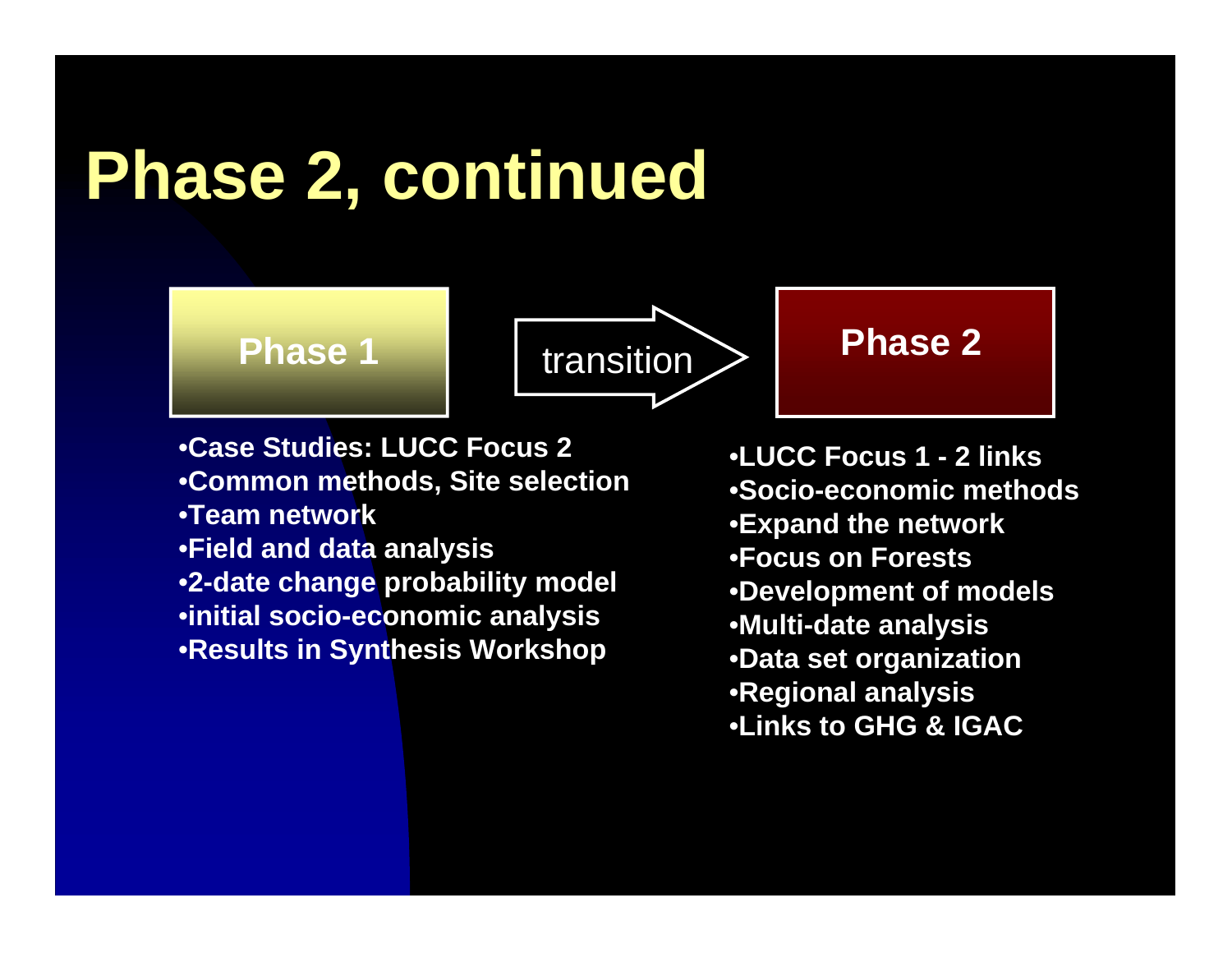## **LCLUC phase 2 case studies sites**

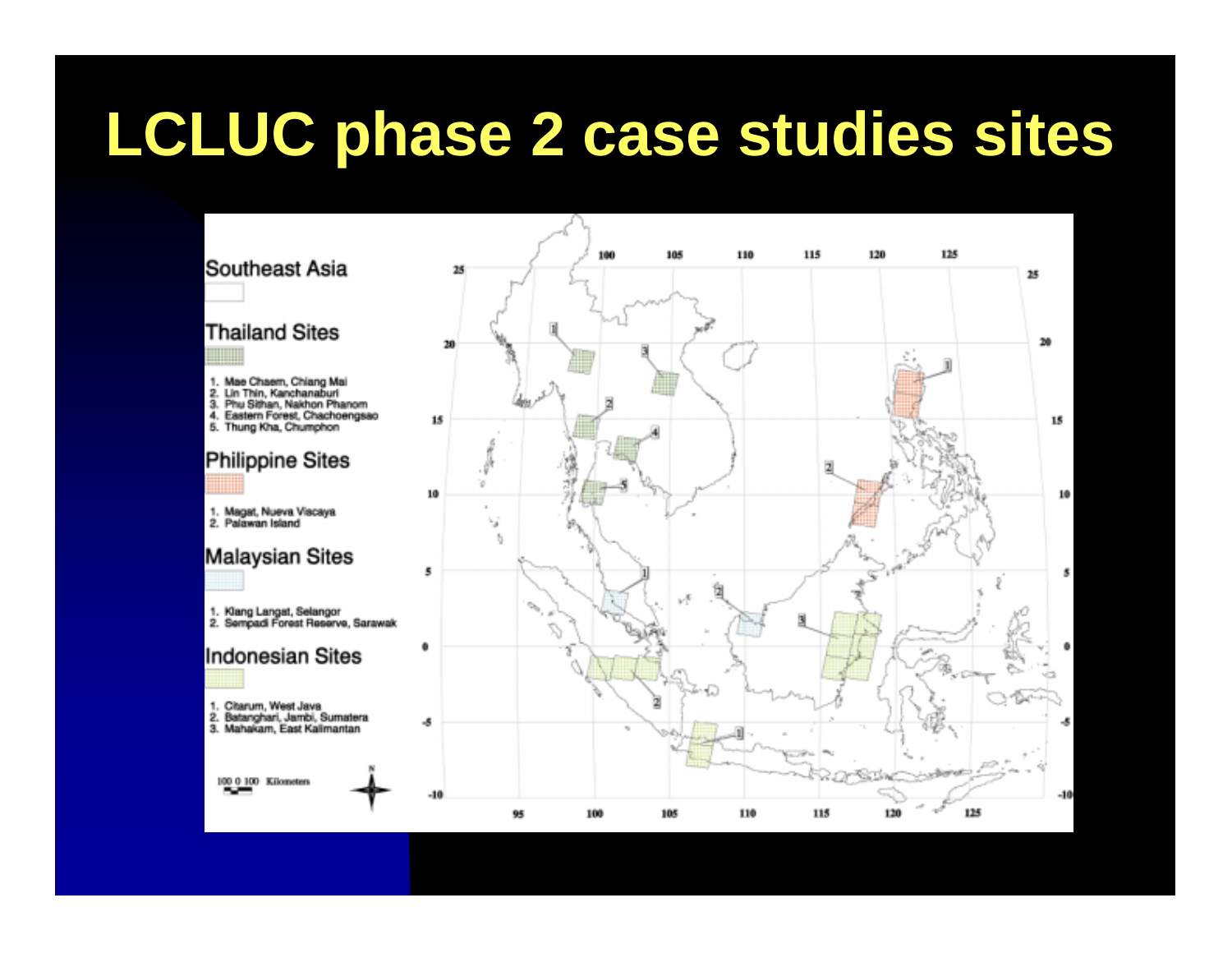## **Phase II Site Description**

### A Suite of Geographic Gradients

- Geographic: range in latitude & longitude
- Climatic: seasonal dry to persistent wet
- **Topographic** 
	- **Inland & Coastal**
	- **Lowland & Mountainous**
- **Affected Forest Environments** 
	- *Dipterocarp* forests
	- **Mangrove forests**
	- Upland and lowland watersheds
	- Coastal areas (reefs)

Land Use Characteristics ("drivers")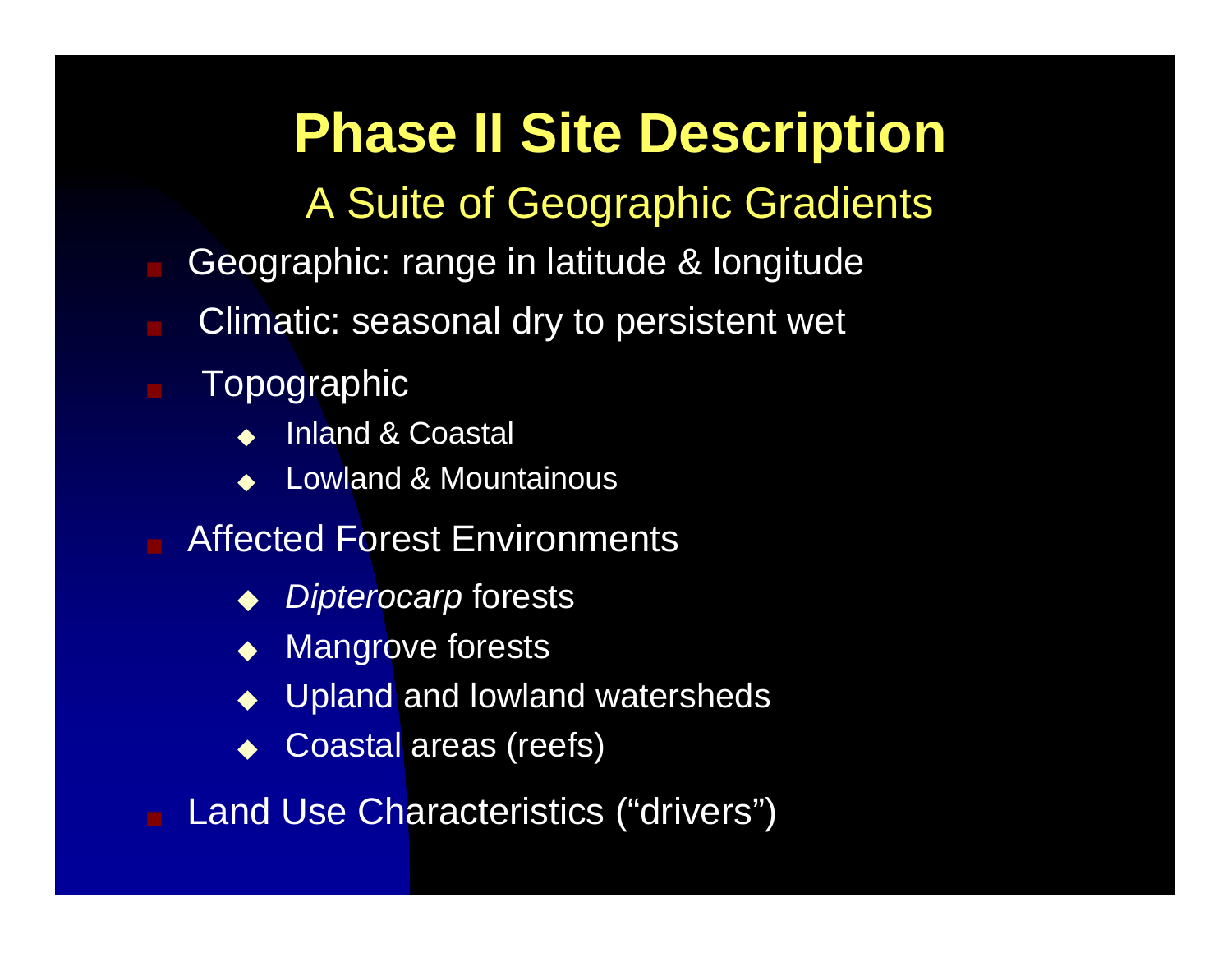### Land Use Characteristics (Human"Drivers" of Land Use Land Cover Change)

- **Shifting Agriculture**
- **Temporary Agriculture (annuals)**
- **B** Permanent Agriculture (perennials)
- Logging
- Wet Agriculture (paddy rice)
- Wet Agriculture (aqua-culture)
- **Urban**
- Plantations
- Industry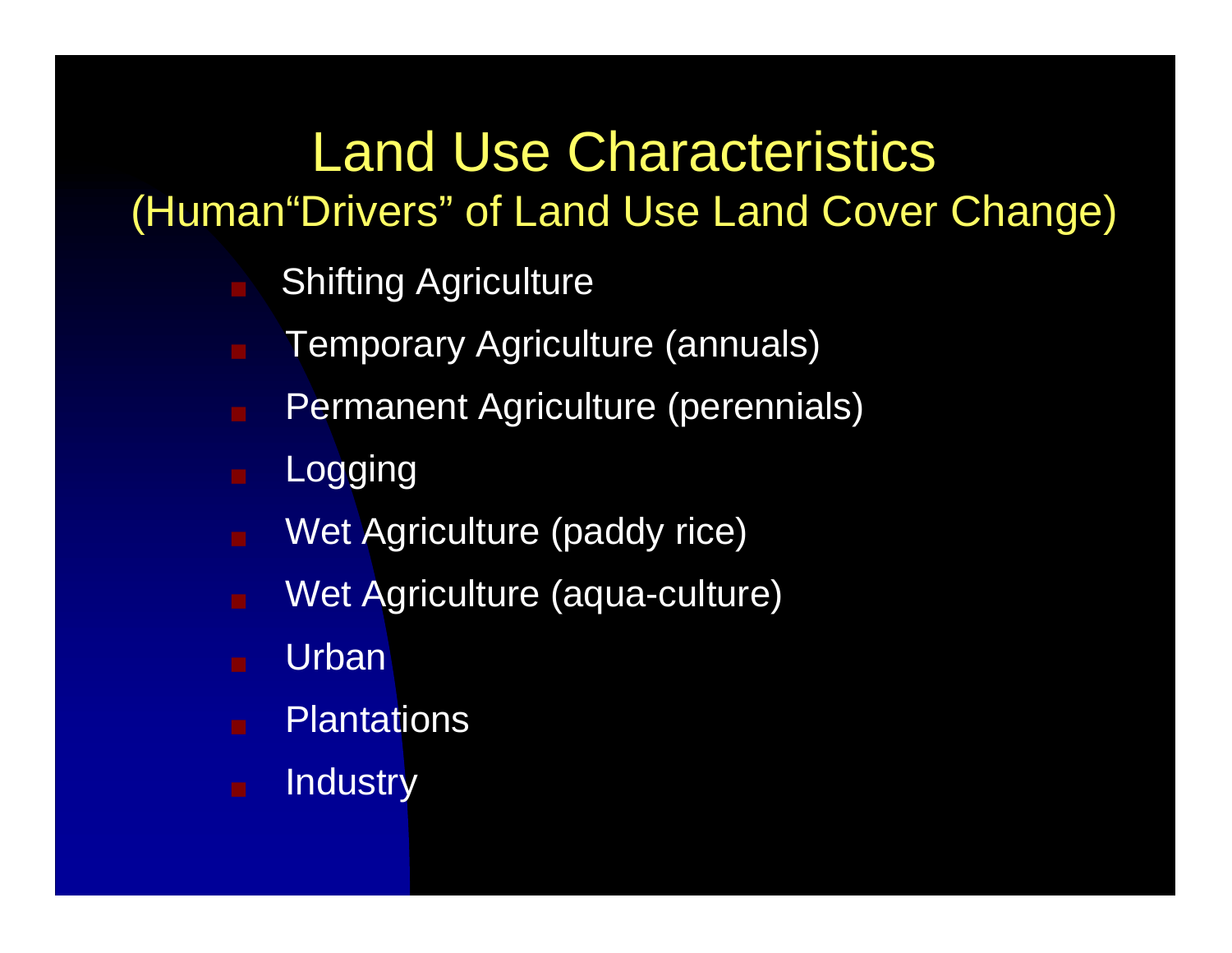### **Variation in Land Use by Case Study**

| <b>Land Use</b>                 | <b>Thailand</b> | <b>Indonesia</b> | <b>Malaysia</b> | <b>Philippines</b> |
|---------------------------------|-----------------|------------------|-----------------|--------------------|
| <b>Shifting Agriculture</b>     | T1 & T2         | I1 & I3          |                 | P1 & P2            |
| Temporary Agriculture (annuals) | $T1-T5$         | $I1-I3$          | M1 & M2         | P1 & P2            |
| Permanent Ag. (perennials)      | TI              | I2               | M1 & M2         | P <sub>2</sub>     |
| Logging                         | T1 & T4         | I1 & $I3$        | $(M1)$ & M2     | P1 & P2            |
| Wet Agriculture (paddy rice)    | T1, T4 & T5     | I1 & $I2$        | M1 & M2         | P1 & P2            |
| Wet Agriculture (aqua-culture)  | T <sub>5</sub>  | $I1-I3$          | M1              | P <sub>2</sub>     |
| Urban                           | T1, T3-T5       | I2               | M1              | P <sub>2</sub>     |
| Plantation                      | $T1-T5$         | I1, I3           | M1 & M2         | P1 & P2            |
| Industry                        | T <sub>5</sub>  | I2 & I3          | M1              |                    |

#### **Phase II Case Study Sites**

#### Thailand:

#### Indonesia:

 $I1 = Citarum$ 

I2 = Batanghari  $I3 = Mahakam$ 

Malaysia:

#### Philippines:

- $T1 = Mac Chaem$
- $T2 = Lin Thin$
- $T3 = Phu Sithan$
- 
- T4 = Eastern Forest
- $T5 = Thung Kha$
- $M1 =$ Klang Langat  $M2 =$ Sarawak
- $P1 = Magat$
- P2 = Palawan Island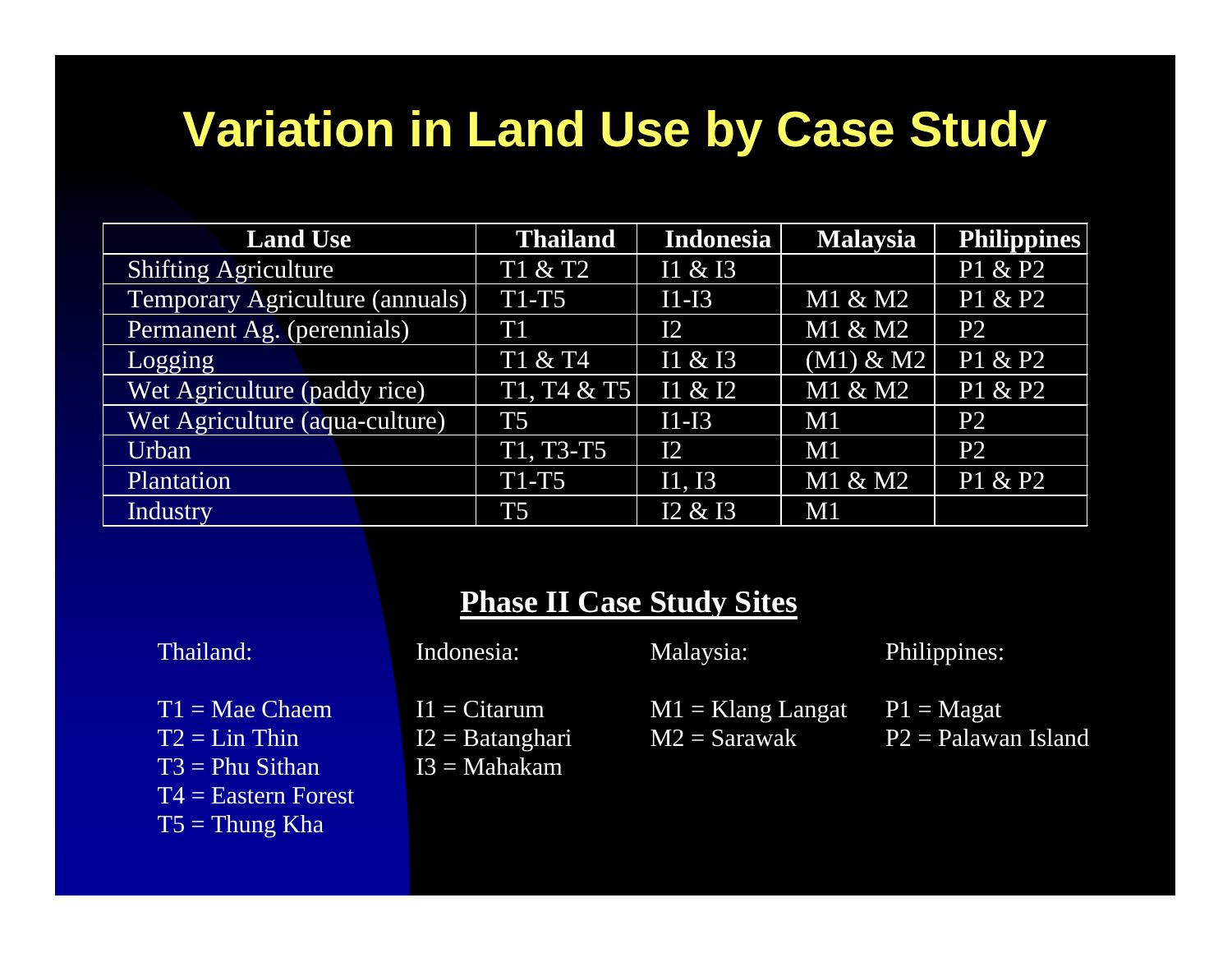## Expansion of the Network

- **Vietnam**
- Laos
	- **Cambodia** 
		- **Myanmar**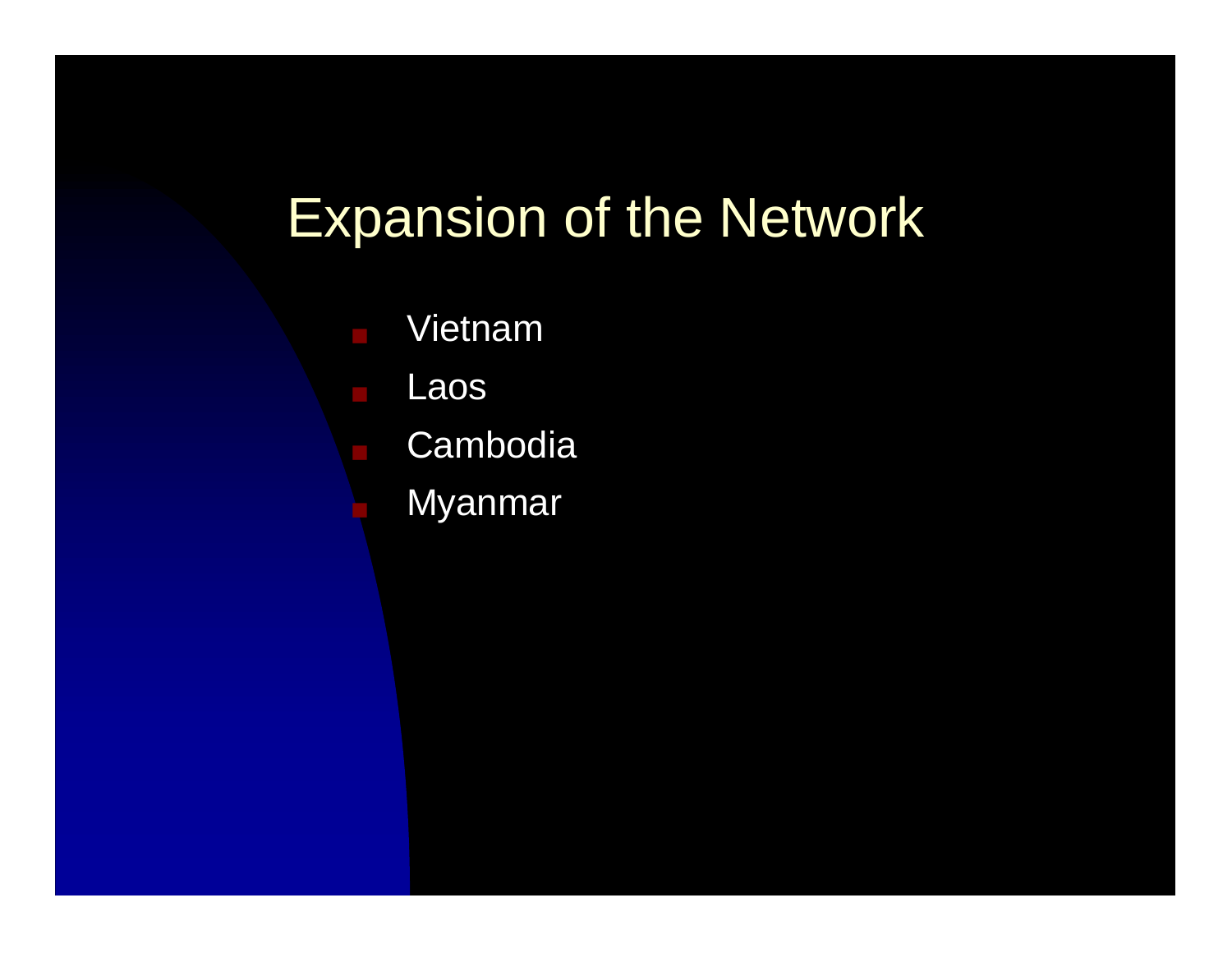

| Cambodia<br>5.25<br>3.98<br>24<br>0.11<br>1.27<br>Laos<br>0.15<br>18.28<br>1.76<br>10<br>16.52<br>Thailand<br>0.49<br>5.81<br>22.56<br>16.74<br>26<br>Vietnam<br>19<br>0.31<br>19.92<br>16.15<br>3.77<br>44.82<br>3.88<br>0.32<br>48.71<br>8<br>Myanmar | <b>Country</b> | <b>Forest Area in 1973</b> | <b>Forest Area in 1985 Change in Forest</b> |  | $%$ Change Defor. Rate/Year |
|---------------------------------------------------------------------------------------------------------------------------------------------------------------------------------------------------------------------------------------------------------|----------------|----------------------------|---------------------------------------------|--|-----------------------------|
|                                                                                                                                                                                                                                                         |                |                            |                                             |  |                             |
|                                                                                                                                                                                                                                                         |                |                            |                                             |  |                             |
|                                                                                                                                                                                                                                                         |                |                            |                                             |  |                             |
|                                                                                                                                                                                                                                                         |                |                            |                                             |  |                             |
|                                                                                                                                                                                                                                                         |                |                            |                                             |  |                             |
| 114.70<br>98.21<br>1.37<br>Total<br>16.49<br>14                                                                                                                                                                                                         |                |                            |                                             |  |                             |

Units: 10<sup>°</sup> ha or 10<sup>°</sup> ha per year<sup>-1</sup>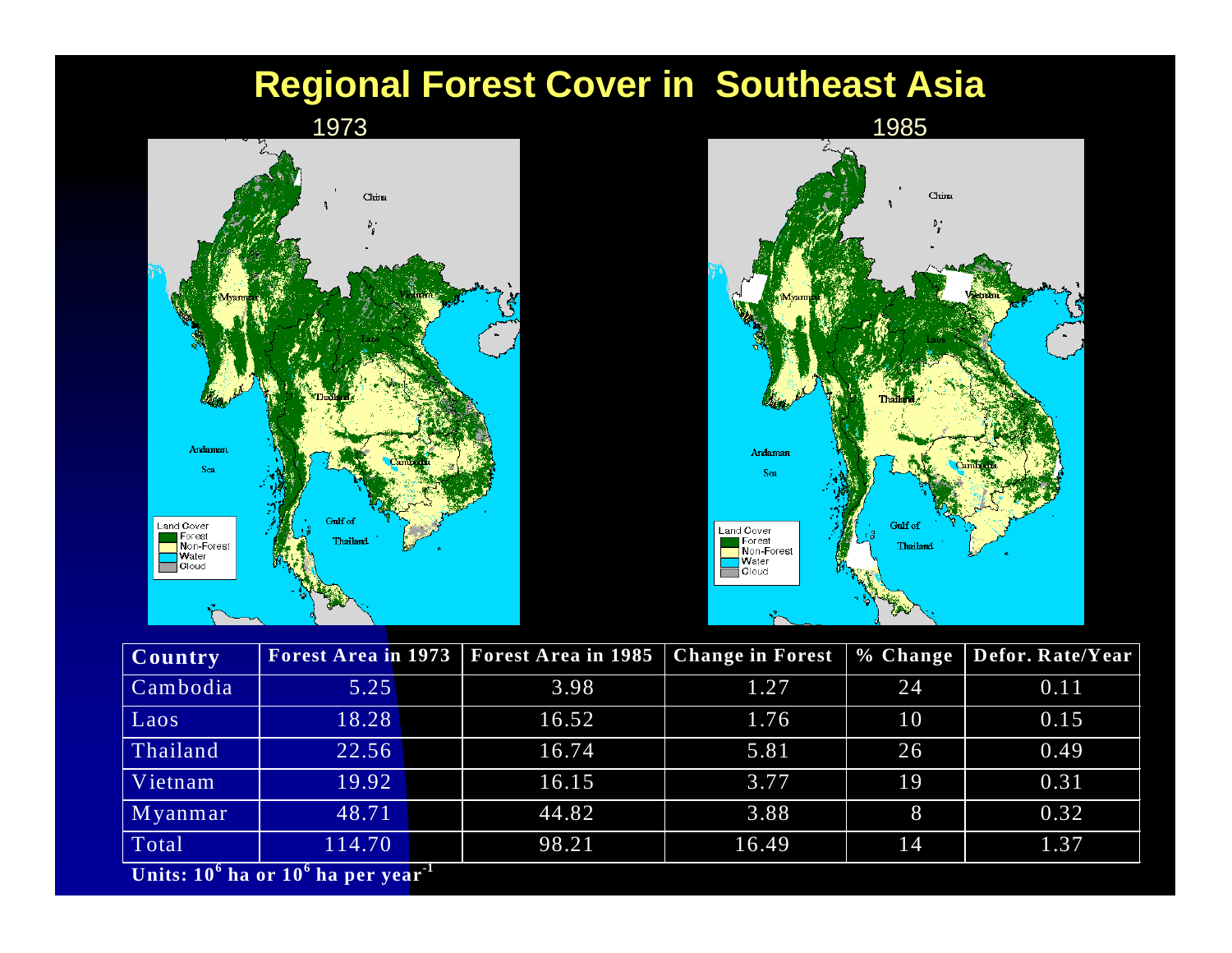### **Recent Updates: 1992 Thailand**



#### **Synoptic Forest Cover Change in Thailand**

| <b>Forest Cover 1973</b>                                       | 22.56 |  |  |  |
|----------------------------------------------------------------|-------|--|--|--|
| <b>Forest Cover 1985</b>                                       | 16.74 |  |  |  |
| Forest Cover 1992                                              | 16.54 |  |  |  |
| $\triangle$ 1973 - 1985                                        | 5.82  |  |  |  |
| $\triangle$ 1985 - 1992                                        | 0.20  |  |  |  |
| $\triangle$ 1973 - 1992                                        | 6.02  |  |  |  |
| <b>Rate of Deforestation</b>                                   | 0.32  |  |  |  |
| $1 \text{ hits: } 10^6 \text{ he} \text{ or } 10^6 \text{ he}$ |       |  |  |  |

Units: 10 $^{\rm 6}$ ha or 10 $^{\rm 6}$ ha per year $^{\rm 1}$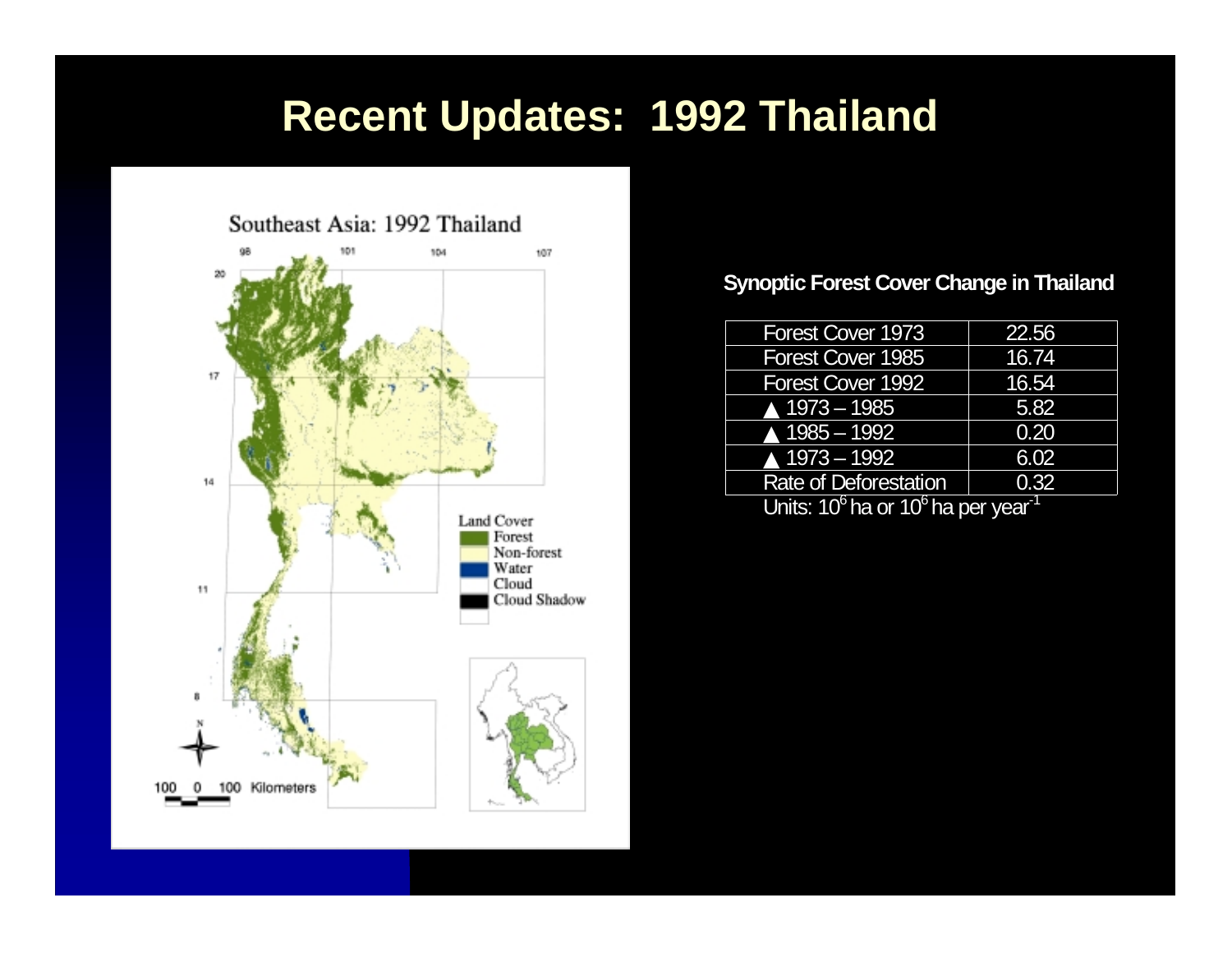## **Thailand case study**

### ■ Importance:

- ◆ Deforested area in Northern Thailand has increased by 36 % between 1980-90. by 36 % between 1980-90.
- ◆ Largest absolute amount of deforestation amongst Largest absolute amount of deforestation amongst all regions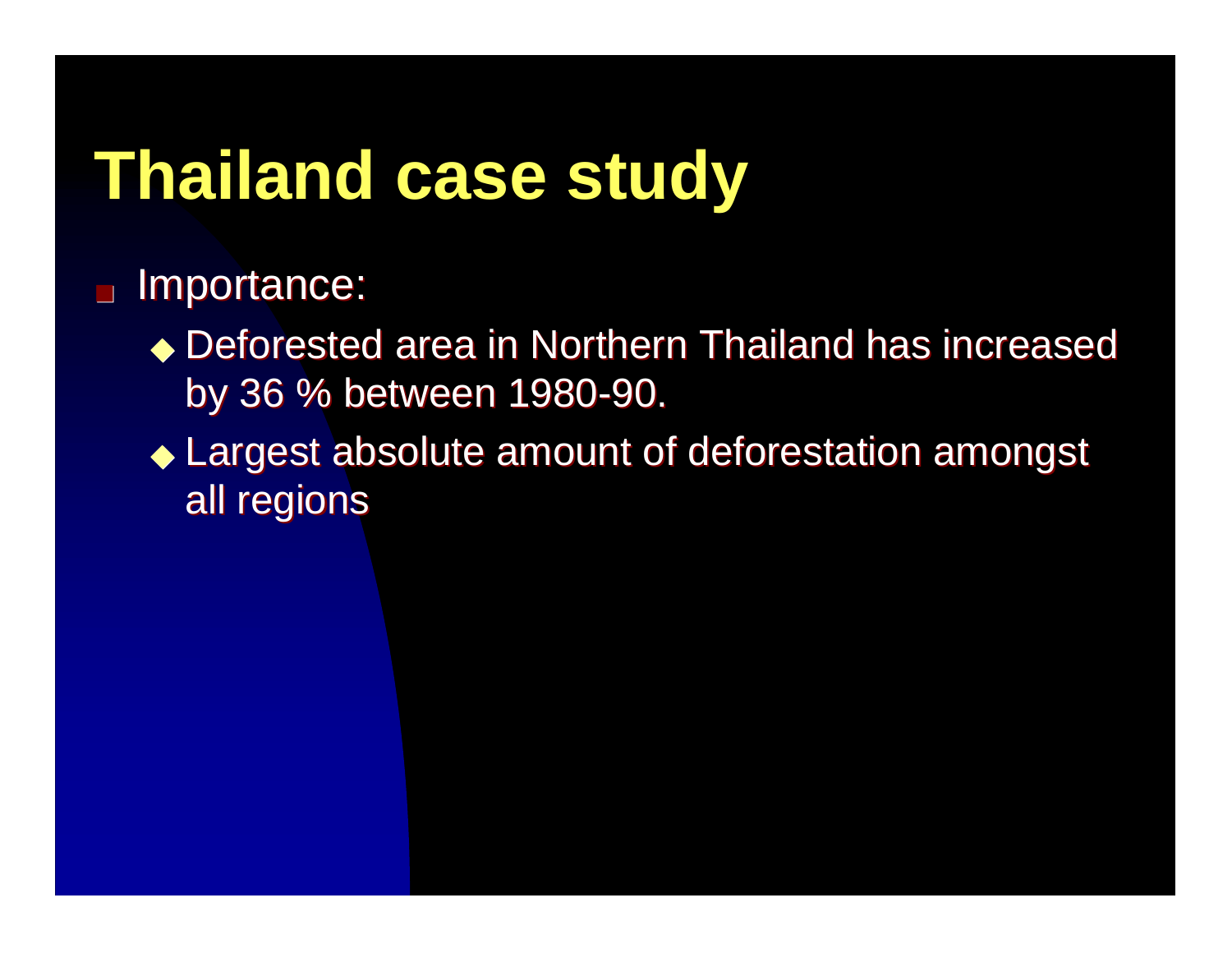## **Causes of deforestation**

## ■ **Logging**

- ◆ Thailand has been a net exporter of wood since the early seventies
- ◆ Contribution to GDP has been negligible
- ◆ Thailand banned logging in 1986
- **Agriculture: Main reason**
	- ◆ pushing forward the extensive margin of cultivation (Intensification either not economically possible or is unsustainable)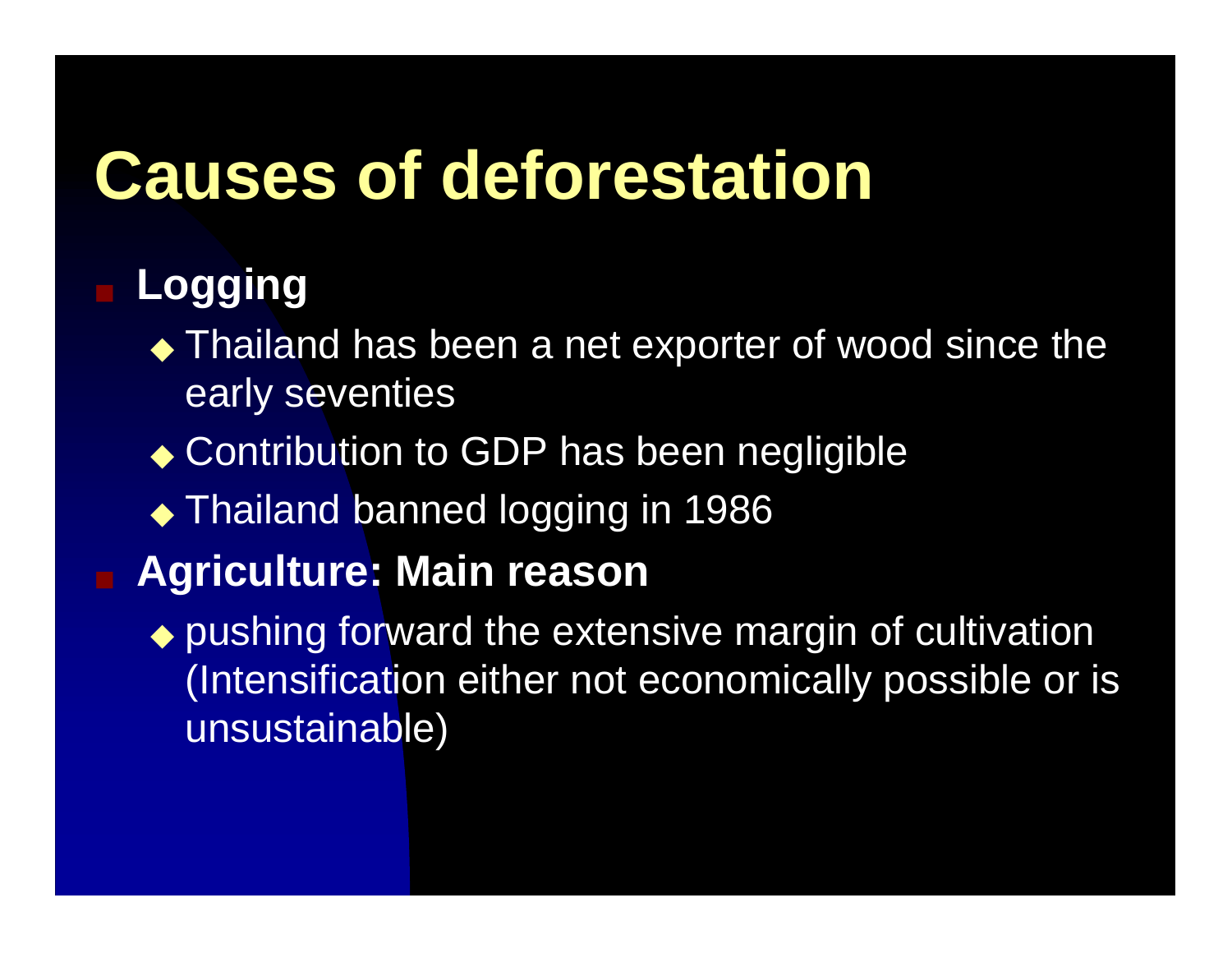### Multi-temporal Analysis of Co-registered, Annual Data 1989-1994, Chiang Mai, Thailand Change in areas under cultivation

Change in Area in active Agriculture over Time Derived from Multi-temporal Analysis of Landsat Data



- ◆ Area in cultivation increased 38% from 1989 to 1994
- **Long cultivation cycles** (<6 years) over period from 1989 to 1994 varied from 14% to 23% of total area cultivated
- 81% of area during this period in long fallow, secondary forest or undisturbed primary forest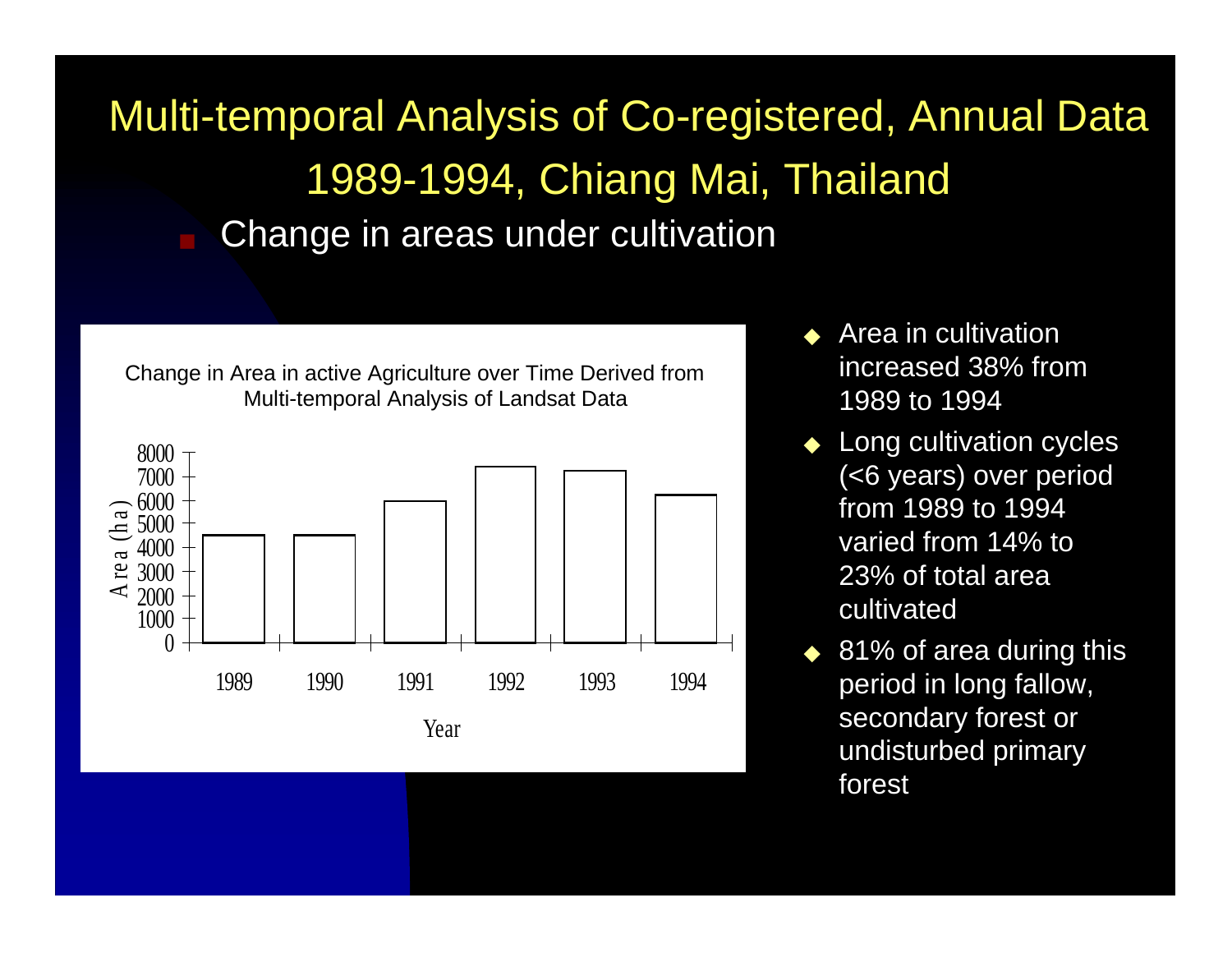### Inter-annual Analysis Chiang Mai, Thailand Annual Extent of New Clearings and Abandonment



- Clearings Varied: low of 2.3 x 10 3 ha in 1990 to peak of 3.7 x 10 3 ha in 1992
- $\bullet$  Decline to 2.4 x 10<sup>3</sup> ha in 1994
- In 1990 and 1991 over 50% of cultivated area was on areas just cleared
- Decrease in newly cleared cultivated lands to 38% in 1994
- ◆ Smallest amount of abandonment (1991) 1.8 x 10 $^{\rm 3}$  ha
- **Largest amount of** abandonment 1993 and 1994 3.5 x 10<sup>3</sup> ha and 3.4 x 10 $^{\rm 3}$  ha respectively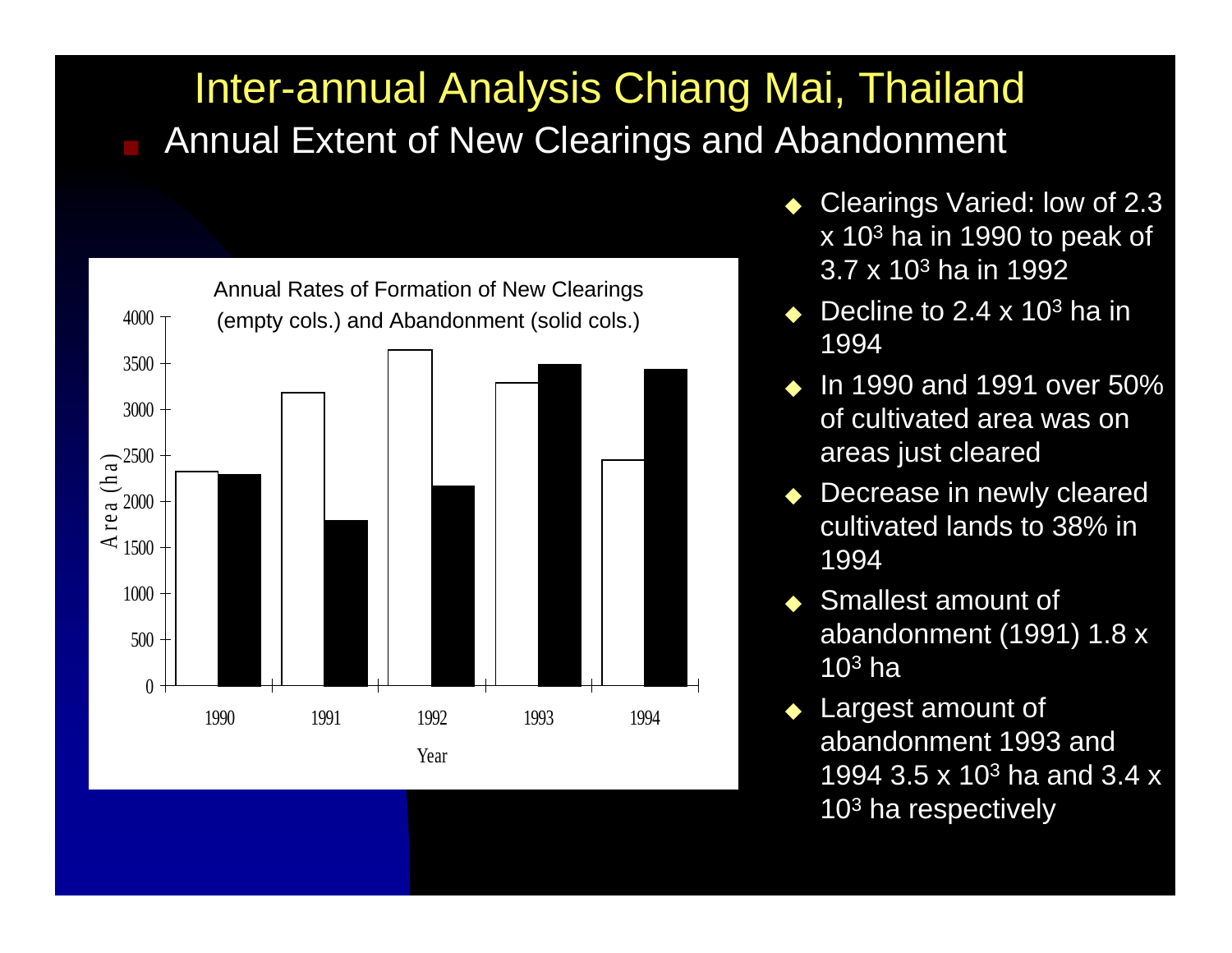## Inter-annual Analysis Chiang Mai,Thailand

### **Conclusions**

- ◆ Annual deforestation rates highly variable
- ◆ Rate of abandonment highly variable and asynchronous with clearing
- ◆ Carbon-accumulating re-growth a predominant feature of the Chiang Mai landscape
- ◆ Pulse of deforestation in the late 1980s slowing down in the 1990s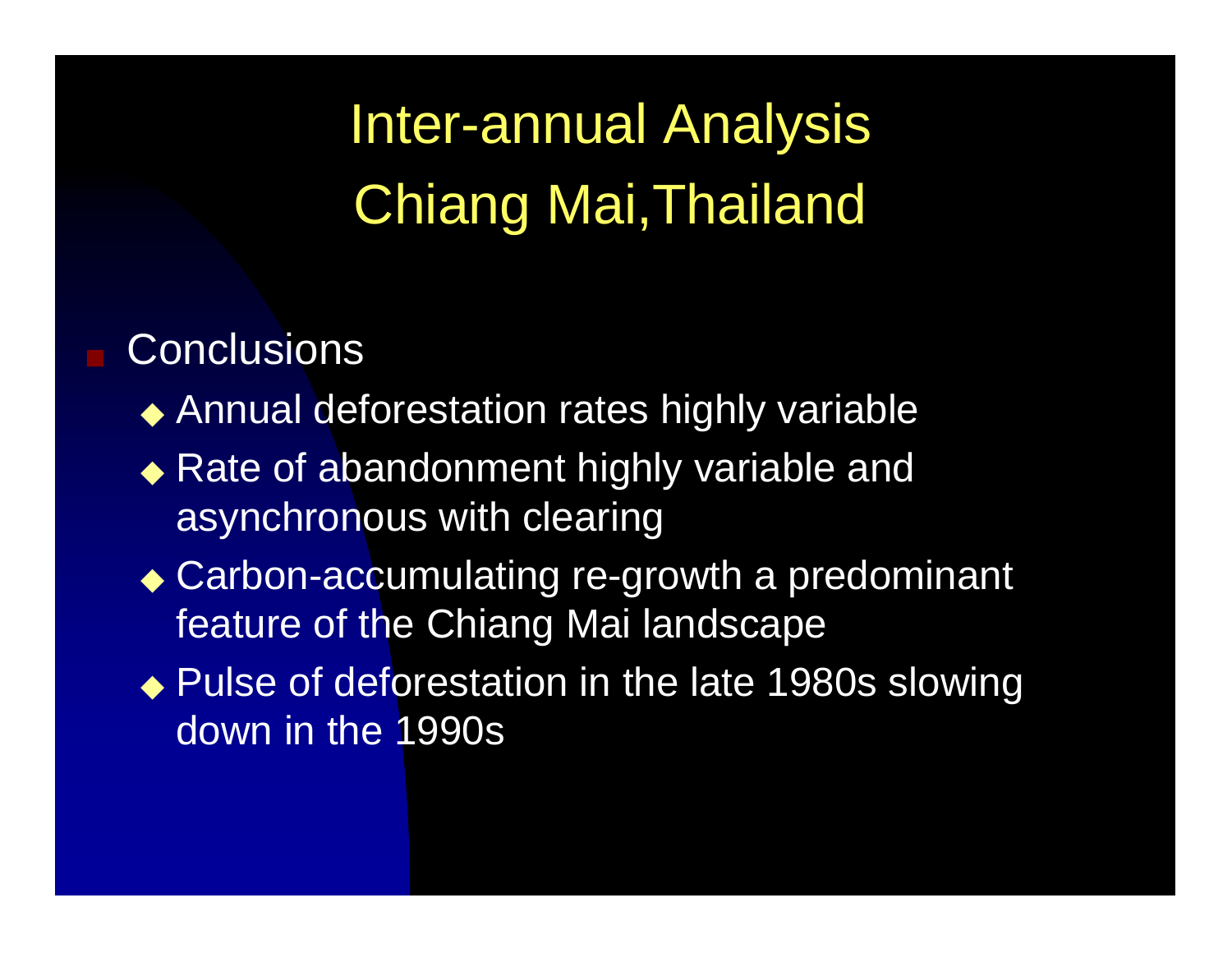## **New LCLUC Models**

### **Regional Analysis**

- ◆ von Thünen Equilibrium Land Use Model; one date
- ◆ Markov Model of Land Use Change; three dates
- ◆ Fixed Effects Logit Model of Land Use Change; three dates
- **Case Study Analysis** 
	- ◆ Markov Model; annual analysis (change matrix)
	- ◆ Fixed Effects Model; annual analysis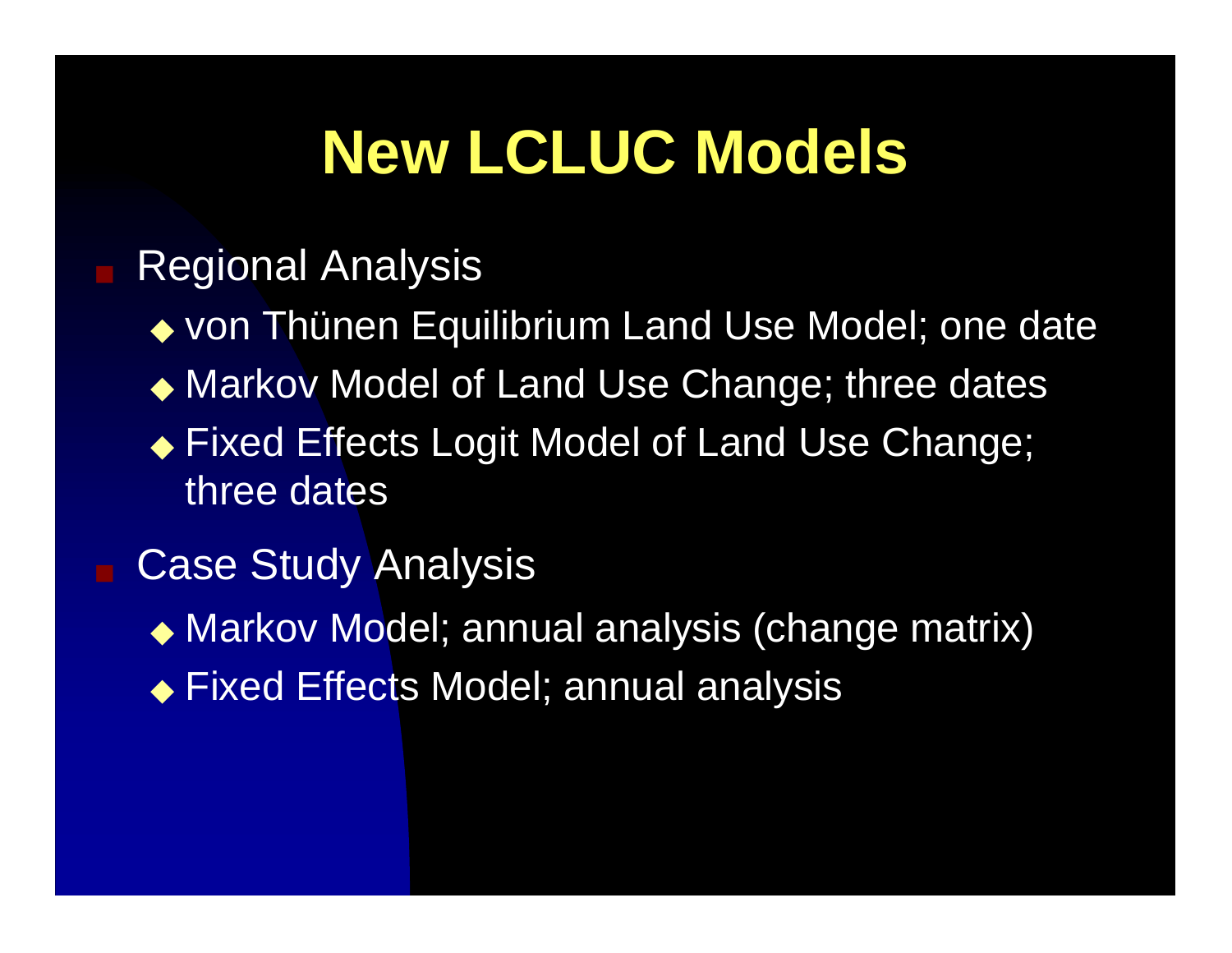## Approach to modeling

### **Two Types of Models**

- ◆ Explain land use at a point of time
- ◆ Explain change in land use between two points of time
- **Two Levels of Spatial Disaggregation** ◆ Landscape (pixel) level ◆ District or provincial level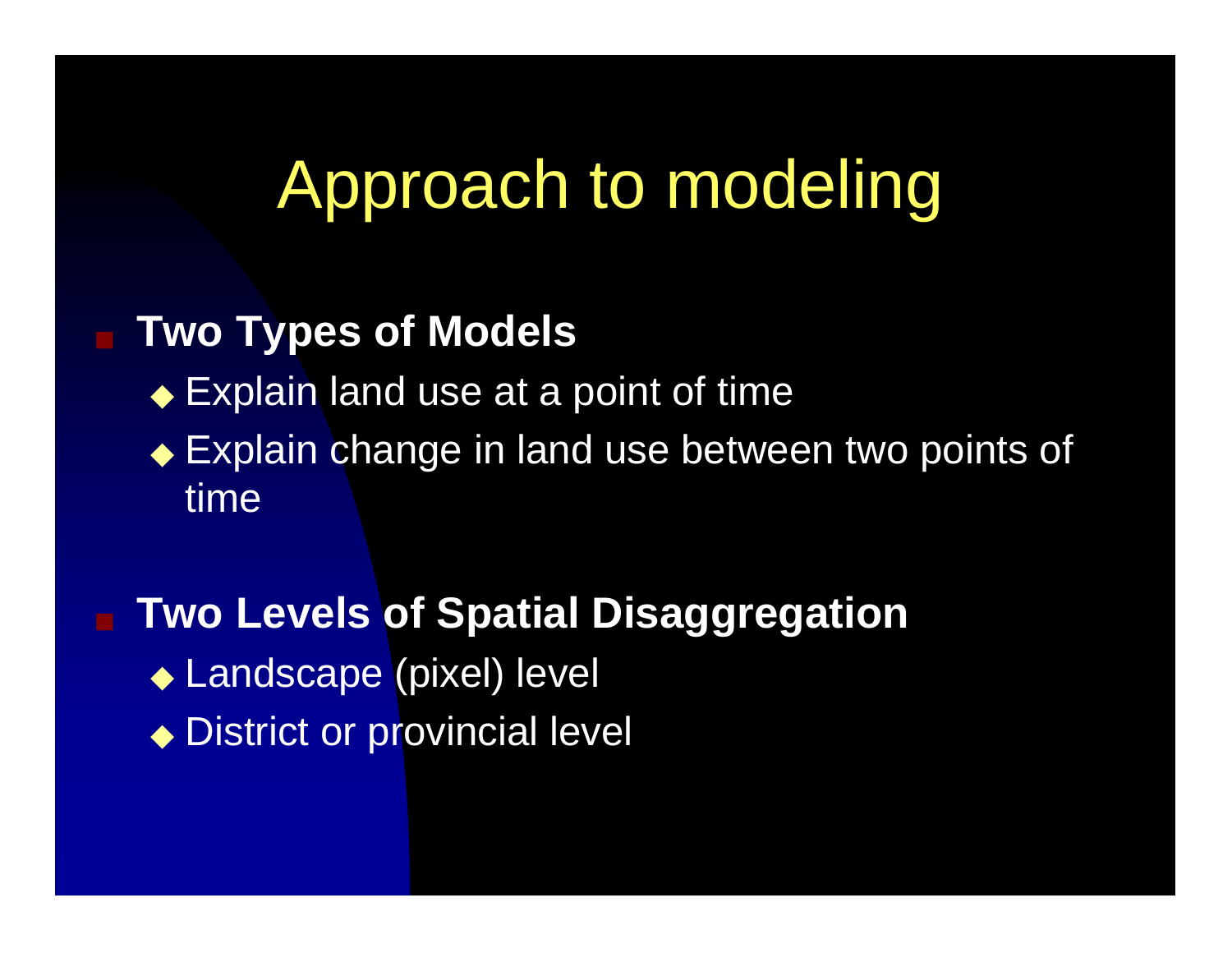## Purpose of Models

### **Understand Patterns of Land Use**

### **Predict Patterns of Land Use**

- ◆ Local level e.g., for natural resource management
- $\triangle$  Regional level e.g. to forecast carbon emissions

### **Predict Impacts of Policy Levers**

- ◆ Agricultural policies
- ◆ Employment policies
- ◆ Road building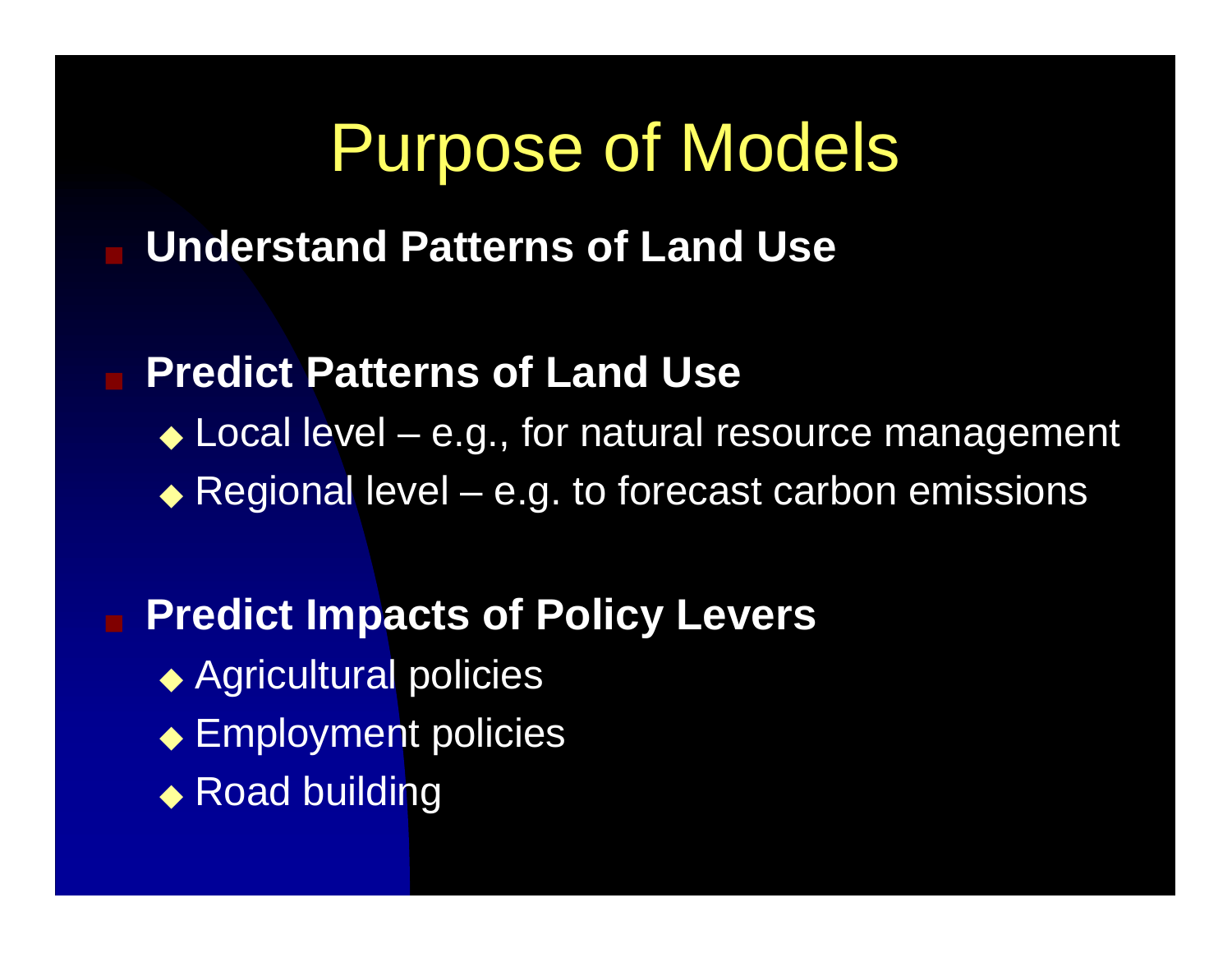## Types of Land Use Models

### **Long Run Equilibrium Models**

- ◆ Explain land use at a point of time, *independently* of past land use
- ◆ Predict P(Plot i is in use k at time t)
- ◆ Can be estimated using a single cross section of data or multiple cross sections
- ◆ Can be used to predict land use change if future values of explanatory variables can be predicted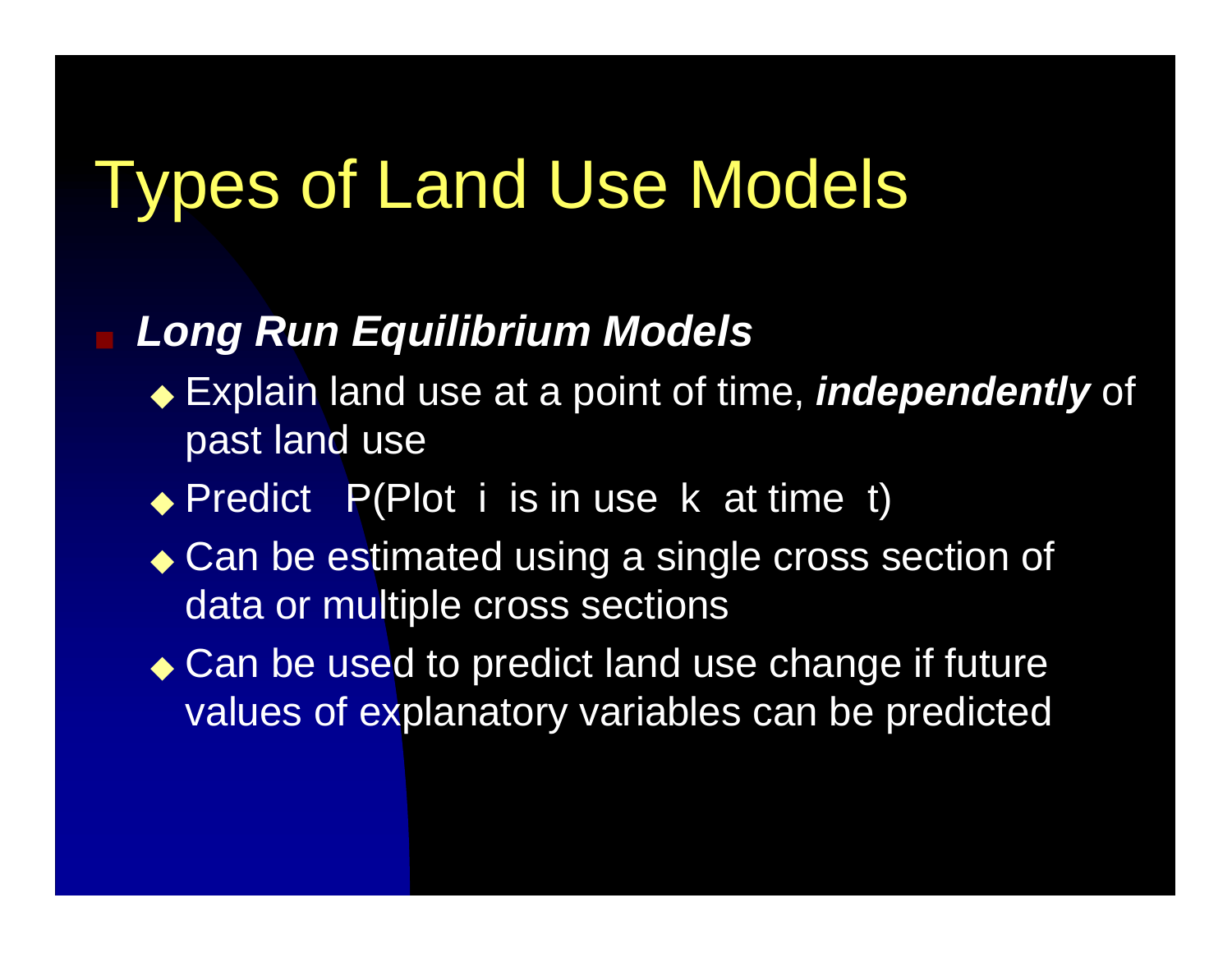#### Types of Land Use Models, cont **.**

### **Markov Models of Land Use Change**

- ◆ Explain probability of land use at *t*+1 given land use at t
- ◆ Predict P(Plot *i* in use *k* at t| Plot *i* in use *j* at *t*-1)
- ◆ Allows for state dependence
- ◆ Estimation requires observations on land use at 2 or more points of time
- ◆ Can be used to predict land use change if future values of explanatory variables can be predicted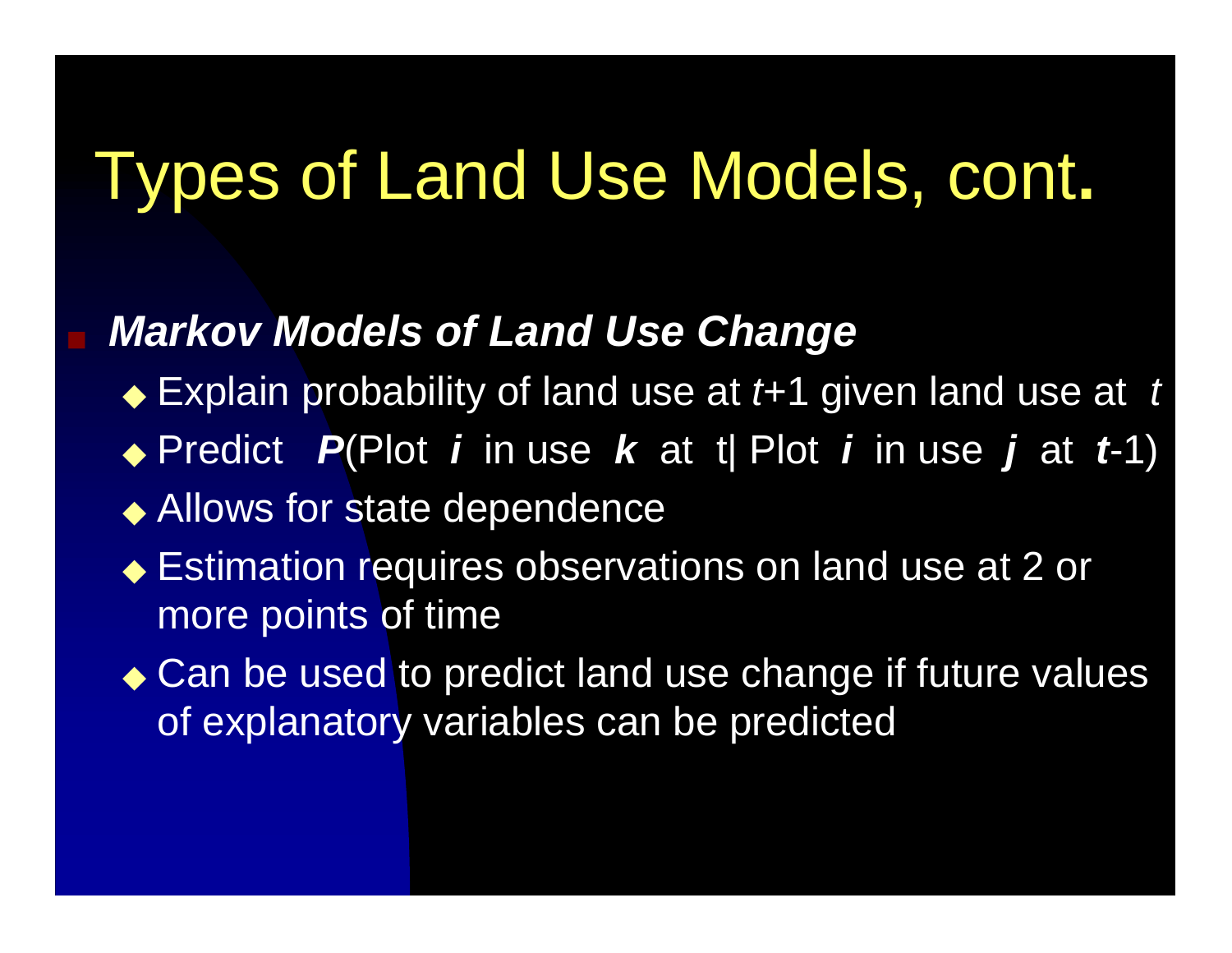## **A Landsat-based deforestation model**

- We hypothesize that the farm creation process unfolds in two sequential phases:
	- ◆ the initial, *deforestation* phase,
	- ◆ and the *regrowth* clearance phase.
- The timing of these phases depends on the number (m) and interval between deforestation events,
- which in turn is related to the shift time for annual plots (∆t), or the number of years a field producing annuals is used before abandonment (to regrowth) or allocation to pasture or perennials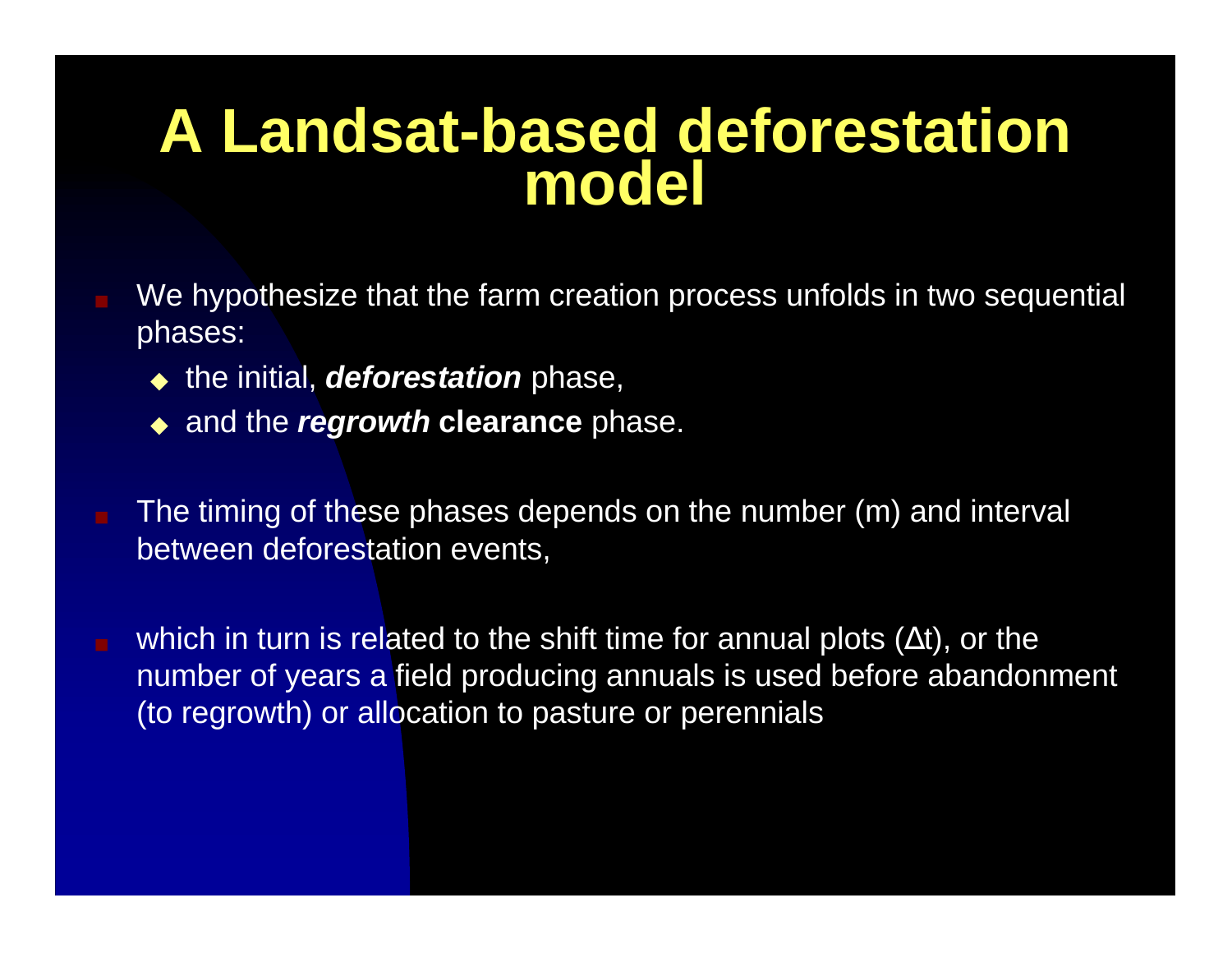- Consider the three decisions faced by farmers:
	- ◆ *(1) deforestation decision,*
	- ◆ *(2) field decision,*
	- ◆ *(3) regrowth decision.*
- Each of these decisions determines how a particular piece of land will be used, as defined by its groundcover.
- **IF In the deforestation decision, the farmer decides, in the wake of** deforesting old forest, the proportions to allocate to annuals production (a), pasture (pa), and perennials (pe).
- With the field decision, the farmer reallocates land used in annuals production to pasture, perennials, or to regrowth (r).
- The regrowth decision involves clearance for annuals, pasture, or perennials.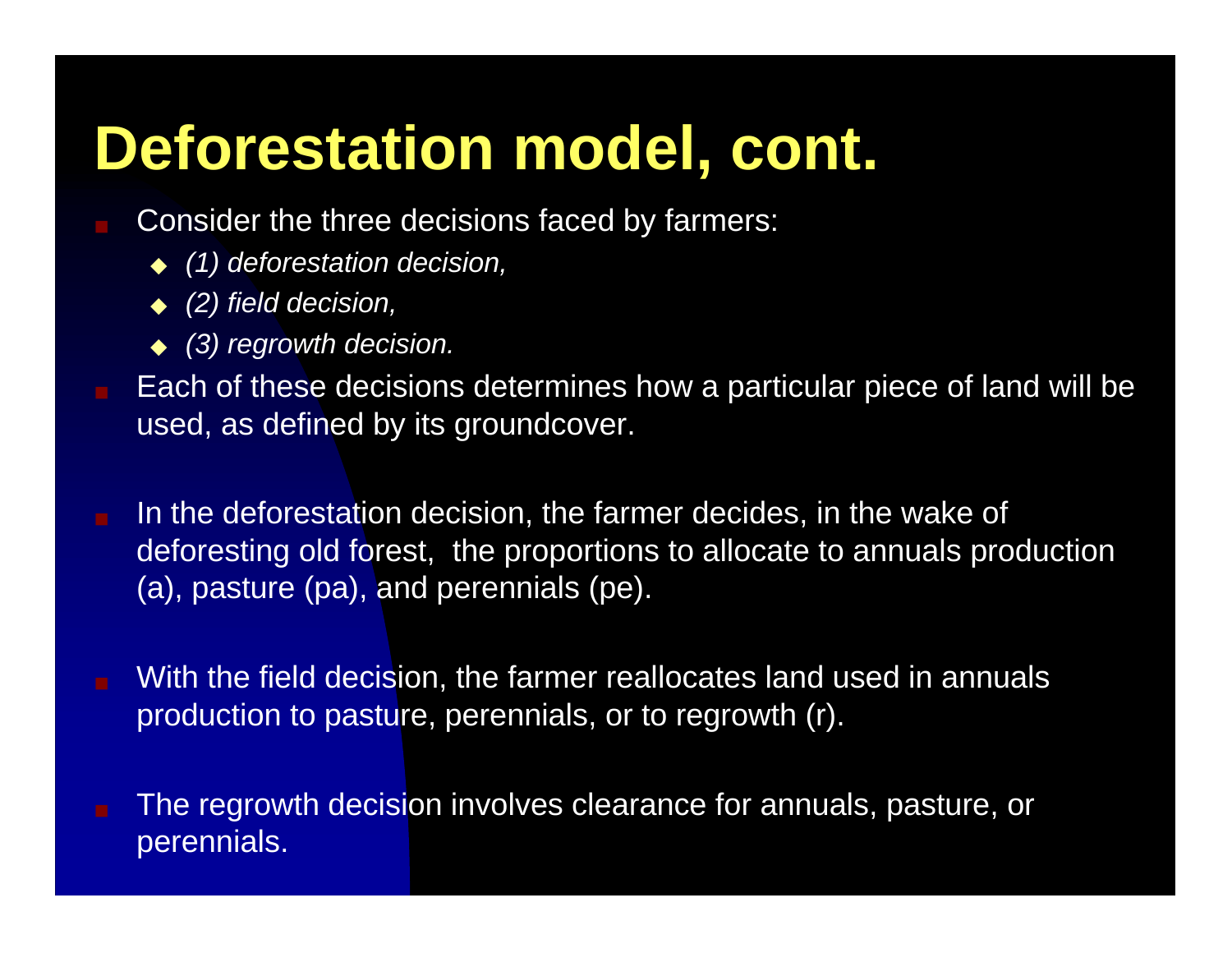- During the deforestation phase, both deforestation and field decisions are made, although the first field decision occurs with the second deforestation event,
- Thus, the first deforestation event occurs at  $t=0$ , and the first field decision, at t =  $\Delta$ t. The final deforestation event, with decision, takes place at year, t = (m-1) $\Delta$ t.
- After this, regrowth is cleared to annuals, pasture, and perennials in a cycle similar to that of old forest.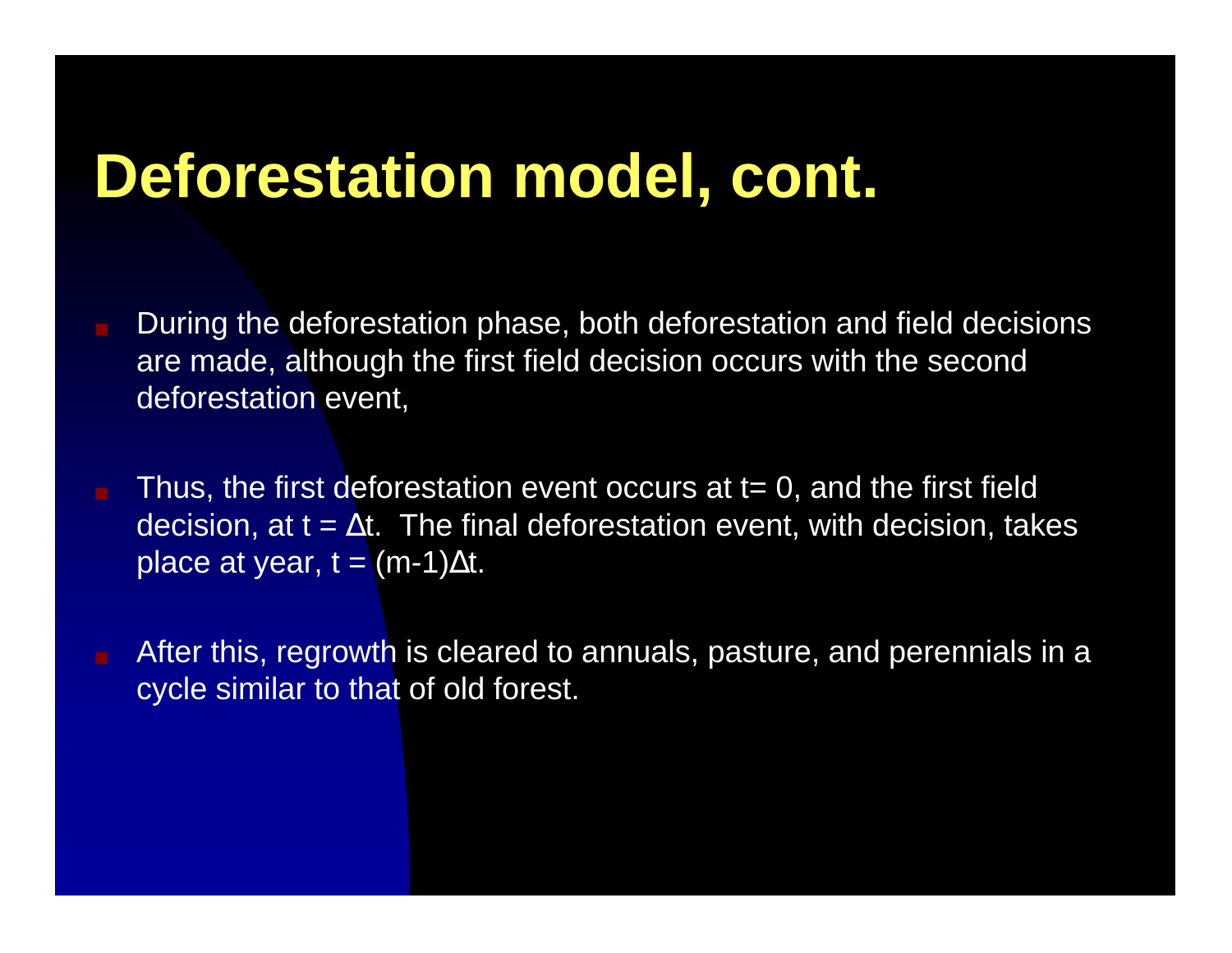Consider the land area cleared in a deforestation event; call this the deforestation event magnitude, or DEM. DEM is a function of the human resources (h), natural resources, i.e. the physical environment (n), and location (l), or

 $DEM_t = DEM (h_t, n_t, l).$ 

■ Similarly, consider the probability of transitions between the land cover classes old forest (o), regrowth (r), annuals (a), pasture (pa), and perennials (pe), or

> $p_{i,j}^t = p_{i,j}^t (h_t, n_t, l)$ ., where  $\mathsf{l}\in$  (o, a, r),  $\mathsf{j}\in$  (a, pa, pe, r).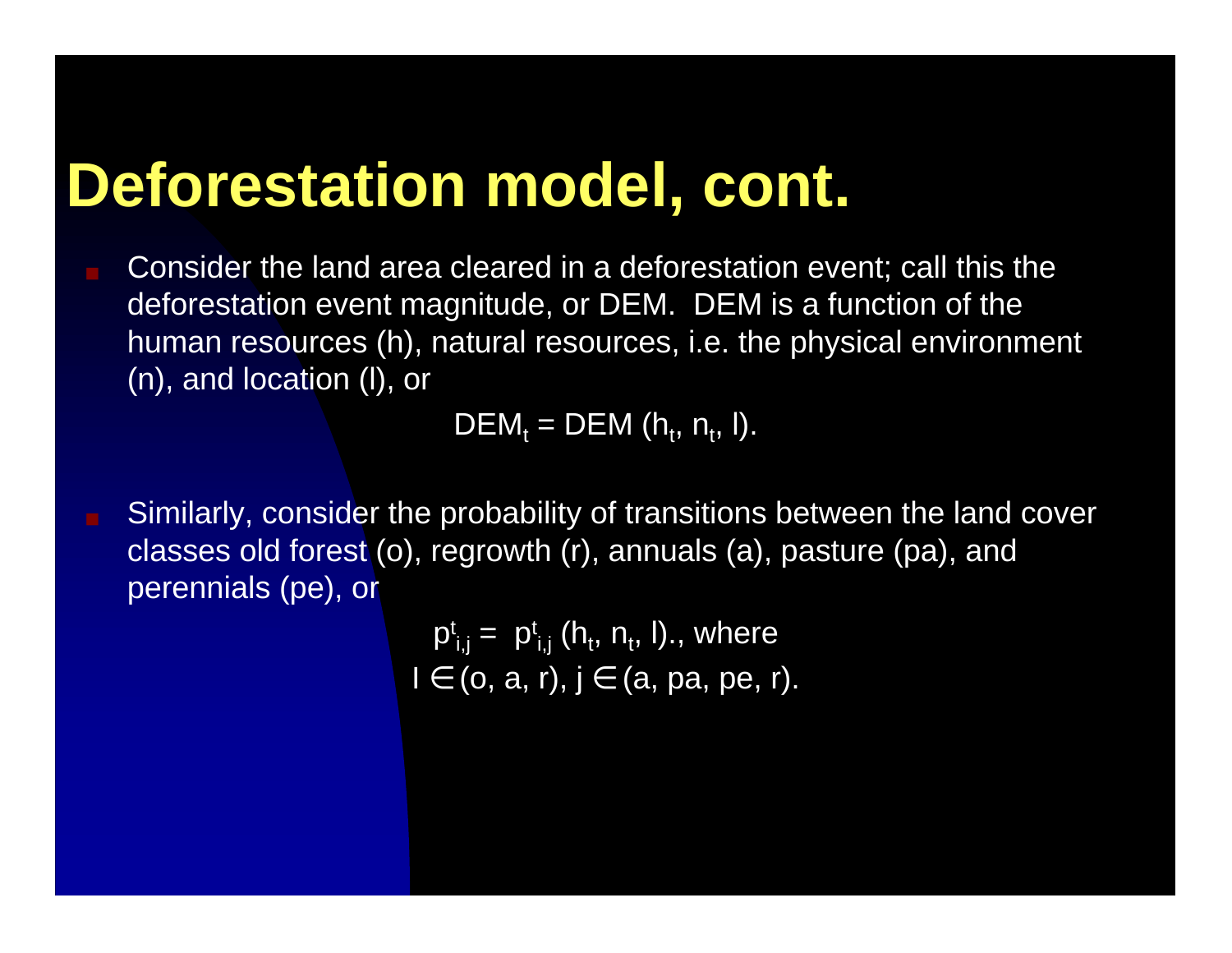Stocks of land cover type I at time t are given, in areal terms, as  $x<sup>t</sup>$ <sub>1</sub>; stock change at time ?t is ?x<sup>t</sup>;. Hence, the transitions in land cover classes in the deforestation phase are  $at t = 0$ , conversion of primary forest, with initial land cover stocks:

> $\mathsf{a}$ )

 $\mathsf{X}^1_{\phantom{1}\mathsf{pa}}$ 

 $\mathsf{X}^1$  pe

)

)

$$
\Delta x^{0}_{o, a} = p^{0}_{o, a} \quad \text{DEM}_0 \quad \text{and} \quad\n\begin{array}{ccc}\n\Delta x^{0}_{o, a} = p^{0}_{o, a} & \text{DEM}_0 \\
\Delta x^{0}_{o, pa} = p^{0}_{o, pa} & \text{DEM}_0 & \text{and} \\
\Delta x^{0}_{o, pe} = p^{0}_{o, pe} & \text{DEM}_0 & \text{and} \\
\Delta x^{0}_{o, pe} = p^{0}_{o, pe} & \text{DEM}_0 & \text{and} \\
\end{array}\n\qquad\n\begin{array}{ccc}\n\Delta x^{0}_{o, a} & \text{if } a = 0 \\
\Delta x^{0}_{o, pa} & \Delta x^{0}_{o, pa} \\
\end{array}\n\qquad\n\begin{array}{ccc}\n\Delta x^{0}_{o, a} & \text{if } a = 0 \\
\Delta x^{0}_{o, pa} & \Delta x^{0}_{o, pa} \\
\end{array}
$$

At  $t = 2$ , conversion of plots under annuals production:

$$
\Delta x^{2}_{a,pa} = p^{2}_{a,pa} x^{0}_{a}
$$
  
\n
$$
\Delta x^{2}_{a,pe} = p^{2}_{a,pe} x^{0}_{a}
$$
  
\n
$$
\Delta x^{2}_{a, r} = p^{2}_{a, r} x^{0}_{a}
$$